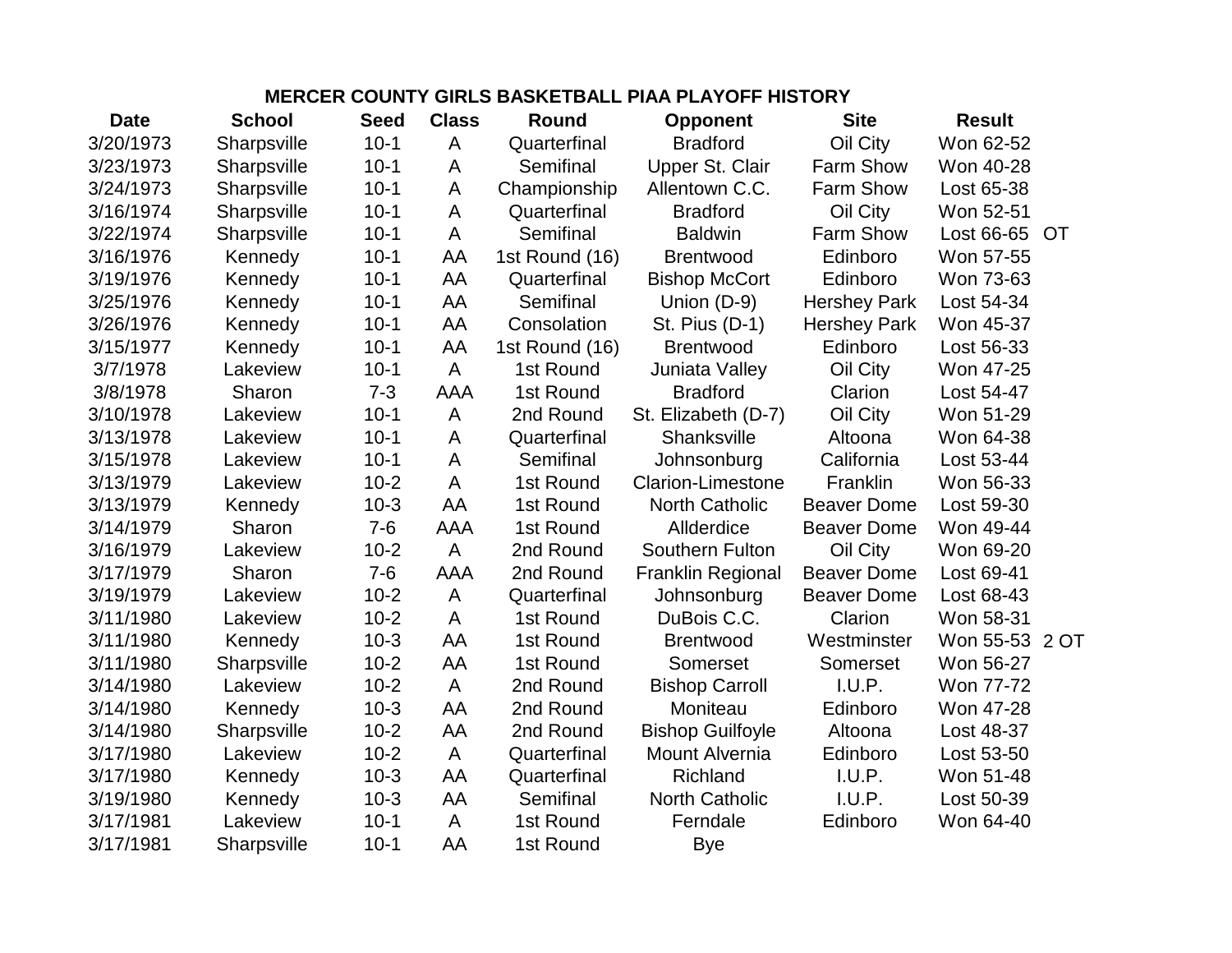| 3/17/1981 | <b>Mercer</b>     | $10 - 2$ | AA           | 1st Round    | <b>North Star</b>        | Somerset            | Won 50-27  |
|-----------|-------------------|----------|--------------|--------------|--------------------------|---------------------|------------|
| 3/17/1981 | <b>Grove City</b> | $10-3$   | AA           | 1st Round    | Aliquippa                | Westminster         | Lost 42-31 |
| 3/20/1981 | Lakeview          | $10-1$   | A            | 2nd Round    | <b>Turtle Creek</b>      | <b>Beaver Dome</b>  | Lost 50-46 |
| 3/20/1981 | Sharpsville       | $10-1$   | AA           | 2nd Round    | Richland                 | Westminster         | Won 44-42  |
| 3/20/1981 | Mercer            | $10-2$   | AA           | 2nd Round    | <b>Brentwood</b>         | Westminster         | Lost 50-47 |
| 3/23/1981 | Sharpsville       | $10-1$   | AA           | Quarterfinal | Aliquippa                | Edinboro            | Won 47-45  |
| 3/25/1981 | Sharpsville       | $10-1$   | AA           | Semifinal    | <b>North Catholic</b>    | Westminster         | Won 40-38  |
| 3/27/1981 | Sharpsville       | $10-1$   | AA           | Championship | Susquehanna              | <b>Hershey Park</b> | Lost 51-25 |
| 3/16/1982 | Lakeview          | $10 - 1$ | A            | 1st Round    | DuBois C.C.              | Meadville           | Won 54-27  |
| 3/16/1982 | Kennedy           | $10-2$   | $\mathsf A$  | 1st Round    | Moniteau                 | Westminster         | Won 45-35  |
| 3/19/1982 | Lakeview          | $10-1$   | A            | 2nd Round    | Union (D-9)              | Meadville           | Won 64-38  |
| 3/19/1982 | Kennedy           | $10-2$   | A            | 2nd Round    | <b>Bishop McCort</b>     | <b>Beaver Dome</b>  | Lost 60-40 |
| 3/22/1982 | Lakeview          | $10-1$   | A            | Quarterfinal | <b>Bishop Carroll</b>    | Westminster         | Won 56-49  |
| 3/24/1982 | Lakeview          | $10-1$   | A            | Semifinal    | <b>Bishop McCort</b>     | Kittanning          | Won 41-37  |
| 3/27/1982 | Lakeview          | $10-1$   | A            | Championship | <b>Pine Grove</b>        | <b>Hershey Park</b> | Lost 57-45 |
| 3/15/1983 | Kennedy           | $10-1$   | A            | 1st Round    | St. Paul (D-7)           | <b>Thiel</b>        | Lost 56-54 |
| 3/15/1983 | Lakeview          | $10-3$   | A            | 1st Round    | <b>Mount Alvernia</b>    | North Allegheny     | Lost 57-32 |
| 3/15/1983 | Farrell           | $7 - 6$  | A            | 1st Round    | Venango Christian        | <b>Thiel</b>        | Won 39-35  |
| 3/15/1983 | <b>Hickory</b>    | $10-1$   | AA           | 1st Round    | <b>Chartiers-Houston</b> | Pitt                | Lost 54-37 |
| 3/15/1983 | <b>Mercer</b>     | $10-2$   | AA           | 1st Round    | <b>Beth-Center</b>       | Westminster         | Lost 55-52 |
| 3/18/1983 | Farrell           | $7-6$    | $\mathsf{A}$ | 2nd Round    | <b>Mount Alvernia</b>    | <b>New Castle</b>   | Lost 54-30 |
| 3/16/1984 | Kennedy           | $10-1$   | A            | 1st Round    | Avonworth                | <b>Thiel</b>        | Won 63-40  |
| 3/16/1984 | Farrell           | $7 - 2$  | A            | 1st Round    | Harmony                  | Farrell             | Won 37-26  |
| 3/16/1984 | Sharon            | $10-1$   | AAA          | 1st Round    | <b>Steel Valley</b>      | <b>Thiel</b>        | Lost 49-48 |
| 3/16/1984 | <b>Grove City</b> | $10-2$   | <b>AAA</b>   | 1st Round    | Yough                    | Meadville           | Won 68-66  |
| 3/16/1984 | <b>Hickory</b>    | $10-3$   | <b>AAA</b>   | 1st Round    | <b>Beaver</b>            | <b>Thiel</b>        | Won 42-34  |
| 3/17/1984 | Lakeview          | $10-2$   | AA           | 1st Round    | Serra                    | Meadville           | Won 51-46  |
| 3/20/1984 | Kennedy           | $10-1$   | $\mathsf A$  | 2nd Round    | Ferndale                 | Clarion H.S.        | Won 52-20  |
| 3/20/1984 | Farrell           | $7 - 2$  | A            | 2nd Round    | Ridgway                  | Clarion             | Won 52-48  |
| 3/20/1984 | <b>Grove City</b> | $10-2$   | <b>AAA</b>   | 2nd Round    | Sto-Rox                  | I.U.P.              | Lost 44-29 |
| 3/20/1984 | Hickory           | $10-3$   | <b>AAA</b>   | 2nd Round    | Deer Lakes               | Clarion H.S.        | Won 33-32  |
| 3/21/1984 | Lakeview          | $10-2$   | AA           | 2nd Round    | Moniteau                 | Clarion             | Lost 53-47 |
| 3/23/1984 | Kennedy           | $10-1$   | A            | Quarterfinal | Farrell                  | Westminster         | Won 48-32  |
| 3/23/1984 | Farrell           | $7 - 2$  | A            | Quarterfinal | Kennedy                  | Westminster         | Lost 48-32 |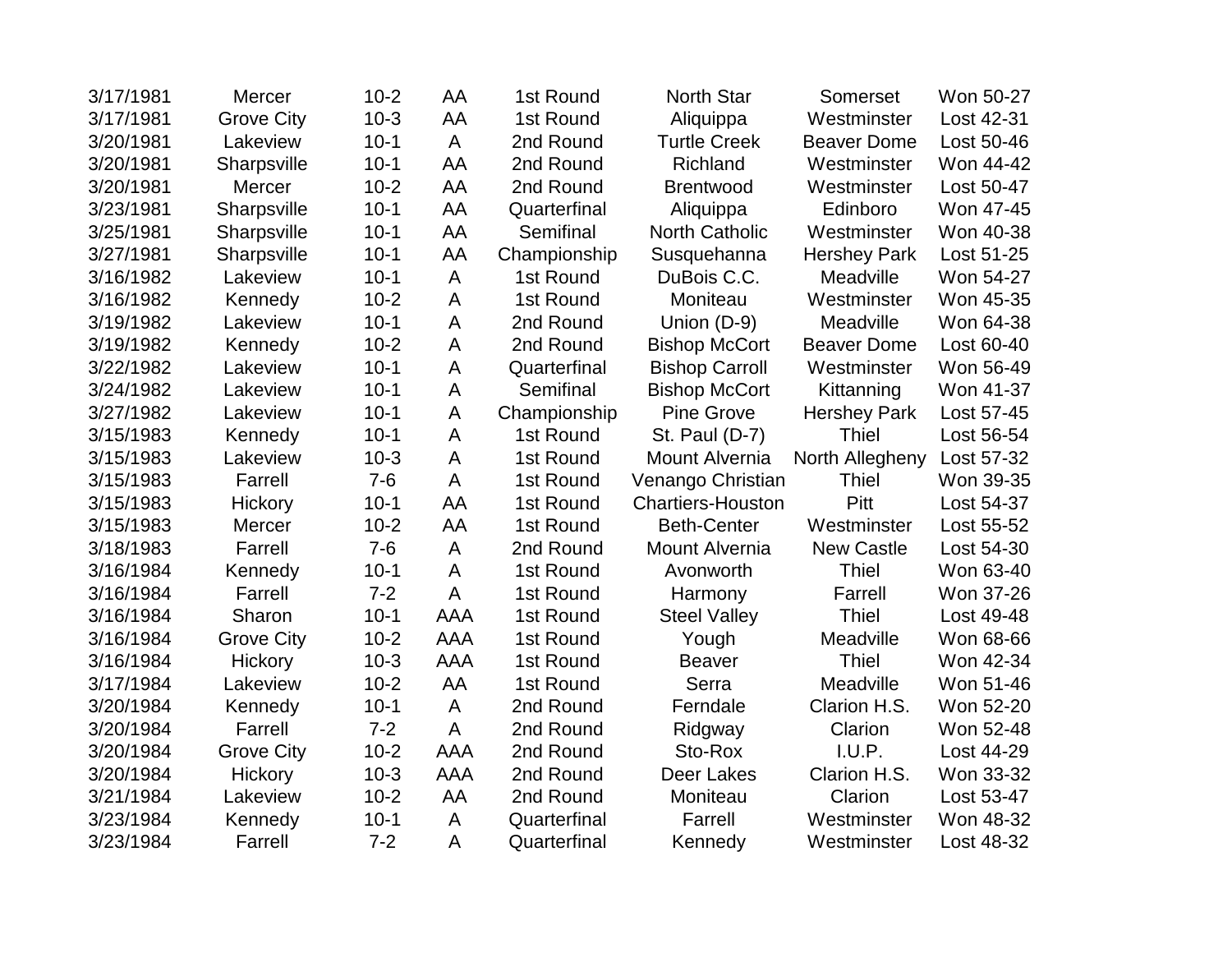| 3/23/1984 | Hickory           | $10-3$   | AAA        | Quarterfinal | Sto-Rox                   | Ambridge            | Lost 62-32      |           |
|-----------|-------------------|----------|------------|--------------|---------------------------|---------------------|-----------------|-----------|
| 3/27/1984 | Kennedy           | $10-1$   | A          | Semifinal    | Geibel                    | <b>Beaver Dome</b>  | Won 54-52       |           |
| 3/30/1984 | Kennedy           | $10-1$   | A          | Championship | <b>Marian Catholic</b>    | <b>Hershey Park</b> | Lost 64-49      |           |
| 3/15/1985 | Sharon            | $10-1$   | <b>AAA</b> | 1st Round    | <b>Beaver</b>             | Westminster         | Won 73-35       |           |
| 3/15/1985 | <b>Grove City</b> | $10 - 2$ | AAA        | 1st Round    | Chief Logan               | Cent. Cambria       | Won 49-38       |           |
| 3/16/1985 | Lakeview          | $10-3$   | AA         | 1st Round    | Mount Alvernia            | Westminster         | Lost 58-51      | <b>OT</b> |
| 3/19/1985 | Sharon            | $10-1$   | AAA        | 2nd Round    | Carlynton                 | <b>New Castle</b>   | Won 70-42       |           |
| 3/19/1985 | <b>Grove City</b> | $10-2$   | <b>AAA</b> | 2nd Round    | <b>North Catholic</b>     | Neshannock          | Lost 42-28      |           |
| 3/22/1985 | Sharon            | $10-1$   | <b>AAA</b> | Quarterfinal | Deer Lakes                | <b>New Castle</b>   | Lost 42-35      |           |
| 3/11/1986 | Mercer            | $10-1$   | AA         | 1st Round    | Washington                | Sharon              | Won 58-36       |           |
| 3/11/1986 | <b>Grove City</b> | $10 - 2$ | AA         | 1st Round    | Mount Alvernia            | Meadville           | Won 57-44       |           |
| 3/12/1986 | Farrell           | $7 - 2$  | A          | 1st Round    | Conemaugh Twp.            | <b>Steel Valley</b> | Won 40-30       |           |
| 3/12/1986 | Kennedy           | $10-2$   | A          | 1st Round    | <b>Elk County Christ.</b> | Sharon              | Won 45-43       |           |
| 3/12/1986 | Sharon            | $10-2$   | <b>AAA</b> | 1st Round    | Huntingdon                | Meadville           | Won 71-42       |           |
| 3/14/1986 | Mercer            | $10-1$   | AA         | 2nd Round    | <b>Brentwood</b>          | Westminster         | Won 49-39       |           |
| 3/14/1986 | <b>Grove City</b> | $10 - 2$ | AA         | 2nd Round    | <b>Bellwood-Antis</b>     | I.U.P.              | Won 63-42       |           |
| 3/15/1986 | Kennedy           | $10 - 2$ | A          | 2nd Round    | Imm. Conception           | <b>Beaver Dome</b>  | Won 51-43       |           |
| 3/15/1986 | Farrell           | $7 - 2$  | A          | 2nd Round    | Union (D-9)               | A-C Valley          | Lost 49-46      |           |
| 3/15/1986 | Sharon            | $10-2$   | <b>AAA</b> | 2nd Round    | Carlynton                 | <b>New Castle</b>   | Won 51-37       |           |
| 3/17/1986 | Mercer            | $10-1$   | AA         | Quarterfinal | <b>Bishop McCort</b>      | <b>Butler</b>       | Lost 57-48      |           |
| 3/17/1986 | <b>Grove City</b> | $10-2$   | AA         | Quarterfinal | <b>Bishop Carroll</b>     | <b>Butler</b>       | Won 58-43       |           |
| 3/18/1986 | Kennedy           | $10-2$   | A          | Quarterfinal | Conemaugh Vall.           | <b>New Castle</b>   | Lost 42-36      |           |
| 3/18/1986 | Sharon            | $10-2$   | AAA        | Quarterfinal | <b>Bishop Guilfoyle</b>   | I.U.P.              | Won 51-50       |           |
| 3/19/1986 | <b>Grove City</b> | $10-2$   | AA         | Semifinal    | <b>Bishop McCort</b>      | I.U.P.              | Lost 55-37      |           |
| 3/20/1986 | Sharon            | $10 - 2$ | <b>AAA</b> | Semifinal    | Mercyhurst Prep           | Edinboro            | Lost 71-52      |           |
| 3/13/1987 | Kennedy           | $10-1$   | A          | 1st Round    | <b>Shannock Valley</b>    | Grove City H.S.     | Won 59-49       |           |
| 3/14/1987 | Mercer            | $10-2$   | AA         | 1st Round    | Mount Alvernia            | Meadville           | Lost 65-58 2 OT |           |
| 3/14/1987 | <b>Grove City</b> | $10-1$   | <b>AAA</b> | 1st Round    | Hampton                   | Meadville           | Won 81-51       |           |
| 3/14/1987 | Sharon            | $10 - 4$ | <b>AAA</b> | 1st Round    | <b>Blackhawk</b>          | Neshannock          | Won 52-43       |           |
| 3/18/1987 | Kennedy           | $10-1$   | A          | 2nd Round    | Conemaugh Vall.           | I.U.P.              | Lost 49-36      |           |
| 3/18/1987 | <b>Grove City</b> | $10-1$   | <b>AAA</b> | 2nd Round    | <b>North Catholic</b>     | Westminster         | Won 56-51       |           |
| 3/18/1987 | Sharon            | $10 - 4$ | <b>AAA</b> | 2nd Round    | Huntingdon                | I.U.P.              | Won 56-47       |           |
| 3/21/1987 | <b>Grove City</b> | $10-1$   | <b>AAA</b> | Quarterfinal | Greensburg C.C.           | Grove City Coll.    | Won 66-41       |           |
| 3/21/1987 | Sharon            | $10 - 4$ | AAA        | Quarterfinal | <b>Beaver Falls</b>       | Grove City Coll.    | Lost 55-45      |           |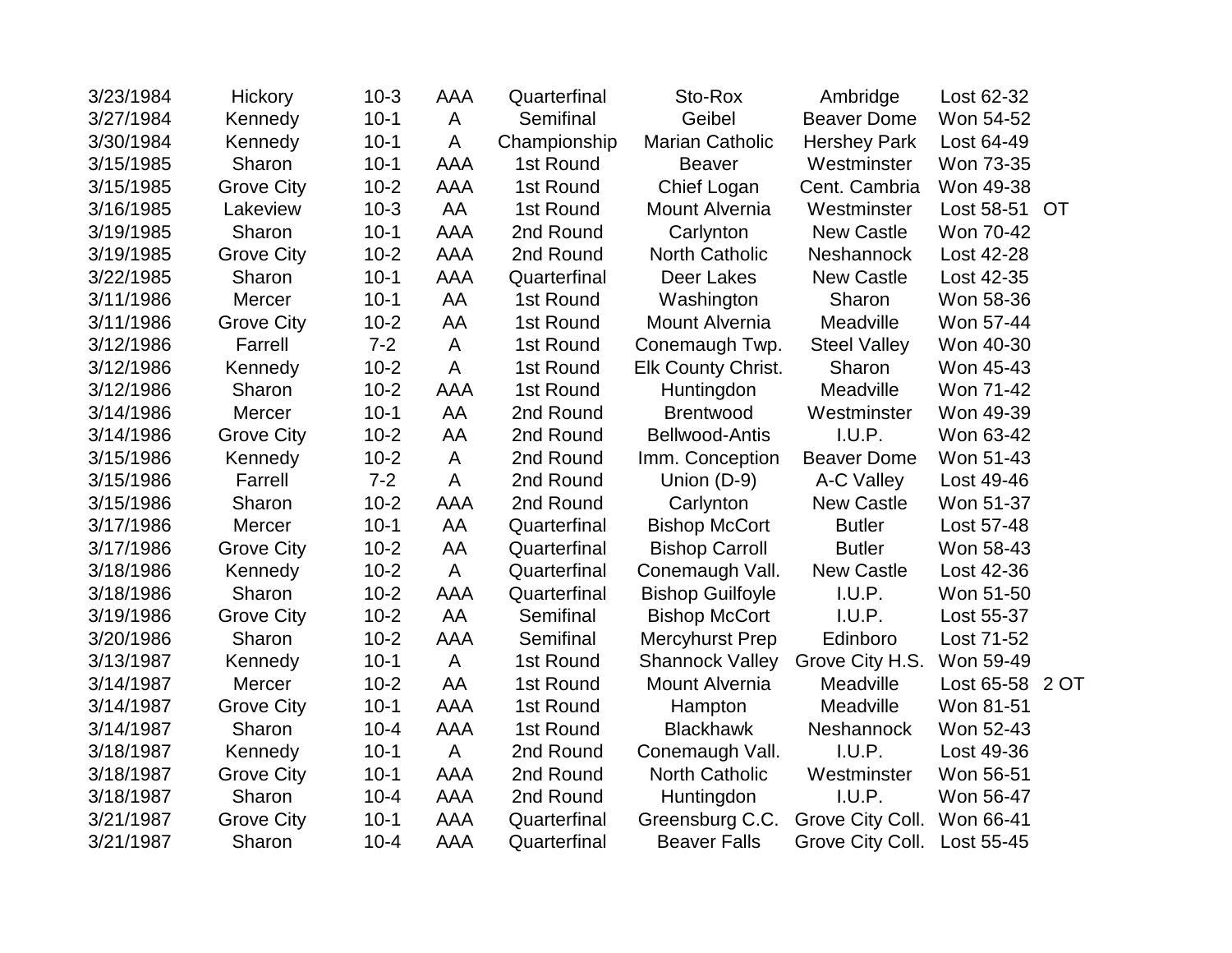| 3/25/1987 | <b>Grove City</b> | $10 - 1$ | AAA            | Semifinal    | <b>Beaver Falls</b>       | <b>New Castle</b> | Lost 64-46 |
|-----------|-------------------|----------|----------------|--------------|---------------------------|-------------------|------------|
| 3/14/1988 | Mercer            | $10-2$   | AA             | 1st Round    | <b>Karns City</b>         | Clarion H.S.      | Won 40-37  |
| 3/15/1988 | Farrell           | $7-5$    | A              | 1st Round    | Ferndale                  | Cent. Cambria     | Lost 83-44 |
| 3/15/1988 | Kennedy           | $10-3$   | A              | 1st Round    | Monaca                    | Neshannock        | Won 66-45  |
| 3/15/1988 | <b>Grove City</b> | $10-1$   | AAA            | 1st Round    | <b>Blackhawk</b>          | Edinboro          | Won 54-52  |
| 3/16/1988 | Mercer            | $10-2$   | AA             | 2nd Round    | Carlynton                 | Westminster       | Lost 63-44 |
| 3/17/1988 | Kennedy           | $10-3$   | A              | 2nd Round    | Conemaugh Vall.           | Clarion H.S.      | Won 46-43  |
| 3/17/1988 | <b>Grove City</b> | $10-1$   | AAA            | 2nd Round    | <b>Beaver Falls</b>       | Westminster       | Won 66-53  |
| 3/19/1988 | Kennedy           | $10-3$   | $\overline{A}$ | Quarterfinal | Linesville                | Edinboro          | Won 54-46  |
| 3/19/1988 | <b>Grove City</b> | $10-1$   | <b>AAA</b>     | Quarterfinal | Montour                   | <b>New Castle</b> | Won 70-58  |
| 3/23/1988 | Kennedy           | $10-3$   | A              | Semifinal    | Ferndale                  | <b>Butler</b>     | Lost 63-55 |
| 3/23/1988 | <b>Grove City</b> | $10-1$   | AAA            | Semifinal    | <b>North Catholic</b>     | <b>Butler</b>     | Lost 59-47 |
| 3/15/1989 | Kennedy           | $10-1$   | A              | 1st Round    | South Fayette             | Sharon            | Won 47-35  |
| 3/15/1989 | Farrell           | $7 - 3$  | A              | 1st Round    | <b>Elk County Christ.</b> | Clarion H.S.      | Lost 52-45 |
| 3/15/1989 | Sharon            | $10-1$   | <b>AAA</b>     | 1st Round    | <b>Burrell</b>            | Grove City H.S.   | Won 66-39  |
| 3/15/1989 | Hickory           | $10-2$   | <b>AAA</b>     | 1st Round    | Greensburg C.C.           | Grove City H.S.   | Won 56-48  |
| 3/18/1989 | Kennedy           | $10-1$   | $\mathsf{A}$   | 2nd Round    | Ferndale                  | Clarion H.S.      | Lost 46-44 |
| 3/18/1989 | Sharon            | $10-1$   | <b>AAA</b>     | 2nd Round    | <b>Steel Valley</b>       | Farrell           | Lost 60-51 |
| 3/18/1989 | Hickory           | $10 - 2$ | AAA            | 2nd Round    | Westinghouse              | Farrell           | Won 52-44  |
| 3/22/1989 | Hickory           | $10-2$   | AAA            | Quarterfinal | <b>North Catholic</b>     | Sharon            | Lost 62-33 |
| 3/16/1990 | Kennedy           | $10-1$   | AA             | 1st Round    | <b>Brentwood</b>          | Farrell           | Won 70-50  |
| 3/17/1990 | Farrell           | $7 - 2$  | A              | 1st Round    | McConnellsburg            | North Allegheny   | Lost 66-61 |
| 3/17/1990 | Sharpsville       | $10-3$   | A              | 1st Round    | <b>Bellwood-Antis</b>     | I.U.P.            | Lost 54-25 |
| 3/17/1990 | <b>Grove City</b> | $10-2$   | AAA            | 1st Round    | <b>Beaver Falls</b>       | Grove City Coll.  | Lost 44-27 |
| 3/20/1990 | Kennedy           | $10-1$   | AA             | 2nd Round    | <b>Bishop McCort</b>      | I.U.P.            | Won 48-46  |
| 3/23/1990 | Kennedy           | $10-1$   | AA             | Quarterfinal | Carlynton                 | <b>Butler</b>     | Lost 42-38 |
| 3/11/1991 | Wilmington        | $7-5$    | AA             | 1st Round    | <b>Bishop Guilfoyle</b>   | Altoona           | Lost 83-36 |
| 3/11/1991 | Kennedy           | $10-1$   | AA             | 1st Round    | <b>Bellwood-Antis</b>     | Farrell           | Won 58-41  |
| 3/11/1991 | Hickory           | $10-2$   | AA             | 1st Round    | <b>Brookville</b>         | Clarion           | Won 51-36  |
| 3/12/1991 | <b>Grove City</b> | $10-2$   | <b>AAA</b>     | 1st Round    | Freeport                  | Sharon            | Won 40-35  |
| 3/13/1991 | Kennedy           | $10-1$   | AA             | 2nd Round    | <b>Brentwood</b>          | <b>New Castle</b> | Won 50-36  |
| 3/13/1991 | Hickory           | $10-2$   | AA             | 2nd Round    | Richland                  | <b>Butler</b>     | Won 53-50  |
| 3/14/1991 | <b>Grove City</b> | $10-2$   | AAA            | 2nd Round    | Cent. Martinsburg         | Clarion           | Won 44-42  |
| 3/15/1991 | Kennedy           | $10-1$   | AA             | Quarterfinal | <b>Bishop Guilfoyle</b>   | <b>Butler</b>     | Lost 52-42 |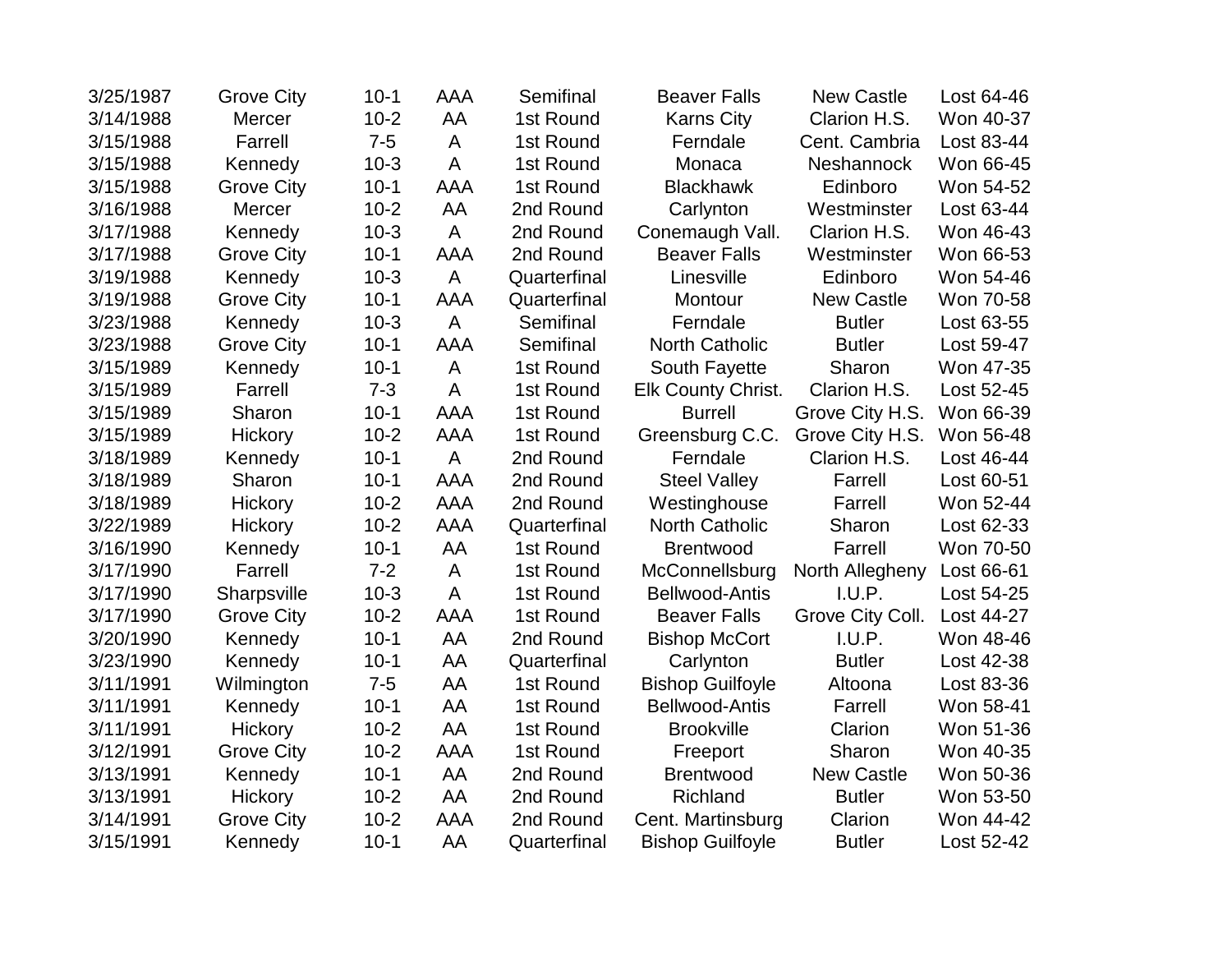| 3/15/1991 | Hickory                | $10-3$   | AA           | Quarterfinal | Girard                 | Edinboro             | Lost 50-46 |           |
|-----------|------------------------|----------|--------------|--------------|------------------------|----------------------|------------|-----------|
| 3/16/1991 | <b>Grove City</b>      | $10-2$   | <b>AAA</b>   | Quarterfinal | Greensburg C.C.        | Pitt                 | Won 62-53  |           |
| 3/20/1991 | <b>Grove City</b>      | $10-2$   | <b>AAA</b>   | Semifinal    | Mercyhurst Prep        | Edinboro             | Lost 53-41 |           |
| 3/13/1992 | Kennedy                | $10-2$   | AA           | 1st Round    | Port Allegany          | Clarion H.S.         | Won 66-46  |           |
| 3/14/1992 | <b>Grove City</b>      | $10-2$   | <b>AAA</b>   | 1st Round    | Moon                   | Grove City Coll.     | Lost 49-47 |           |
| 3/17/1992 | Kennedy                | $10-2$   | AA           | 2nd Round    | Everett                | Norwin               | Lost 58-55 |           |
| 3/19/1993 | Kennedy                | $10-2$   | AA           | 1st Round    | <b>Redbank Valley</b>  | Clarion H.S.         | Lost 55-51 |           |
| 3/20/1993 | <b>Commodore Perry</b> | $10-3$   | A            | 1st Round    | Avonworth              | Northgate            | Lost 63-31 |           |
| 3/20/1993 | <b>Grove City</b>      | $10-1$   | AAA          | 1st Round    | Thomas Jefferson       | Grove City Coll.     | Won 44-32  |           |
| 3/24/1993 | <b>Grove City</b>      | $10-1$   | AAA          | 2nd Round    | Westinghouse           | Sharon               | Won 58-45  |           |
| 3/27/1993 | <b>Grove City</b>      | $10-1$   | AAA          | Quarterfinal | Seton La Salle         | <b>New Castle</b>    | Lost 59-52 |           |
| 3/11/1995 | <b>Slippery Rock</b>   | $10-1$   | <b>AAA</b>   | 1st Round    | <b>Brownsville</b>     | Grove City Coll.     | Won 61-42  |           |
| 3/11/1995 | <b>Grove City</b>      | $10-3$   | <b>AAA</b>   | 1st Round    | <b>North Catholic</b>  | Fox Chapel           | Lost 73-29 |           |
| 3/15/1995 | <b>Slippery Rock</b>   | $10-1$   | <b>AAA</b>   | 2nd Round    | <b>Ellwood City</b>    | Westminster          | Won 64-54  |           |
| 3/18/1995 | <b>Slippery Rock</b>   | $10-1$   | <b>AAA</b>   | Quarterfinal | Hampton                | Farrell              | Won 55-51  |           |
| 3/22/1995 | <b>Slippery Rock</b>   | $10-1$   | <b>AAA</b>   | Semifinal    | <b>North Catholic</b>  | <b>New Castle</b>    | Lost 62-52 |           |
| 3/9/1996  | Kennedy                | $10-2$   | A            | 1st Round    | Serra                  | Grove City Coll.     | Won 57-39  |           |
| 3/13/1996 | Kennedy                | $10-2$   | A            | 2nd Round    | Williamsburg           | I.U.P.               | Lost 53-37 |           |
| 3/7/1997  | Lakeview               | $10 - 4$ | AA           | 1st Round    | Greensburg C.C.        | Green.-Salem         | Lost 62-40 |           |
| 3/8/1997  | Kennedy                | $10-1$   | A            | 1st Round    | <b>Shannock Valley</b> | Grove City Coll.     | Won 51-30  |           |
| 3/12/1997 | Kennedy                | $10-1$   | A            | 2nd Round    | Vincentian             | Sharon               | Won 50-41  |           |
| 3/15/1997 | Kennedy                | $10-1$   | A            | Quarterfinal | <b>Bishop Carroll</b>  | <b>Butler</b>        | Won 34-29  |           |
| 3/19/1997 | Kennedy                | $10-1$   | A            | Semifinal    | Williamsburg           | I.U.P.               | Lost 53-30 |           |
| 3/6/1998  | Greenville             | $10-3$   | AA           | 1st Round    | <b>Central Cambria</b> | I.U.P.               | Lost 62-47 |           |
| 3/7/1998  | Kennedy                | $10-1$   | A            | 1st Round    | Farrell                | Sharon               | Won 80-17  |           |
| 3/7/1998  | Farrell                | $7 - 6$  | A            | 1st Round    | Kennedy                | Sharon               | Lost 80-17 |           |
| 3/11/1998 | Kennedy                | $10-1$   | A            | 2nd Round    | McConnellsburg         | I.U.P.               | Won 55-40  |           |
| 3/14/1998 | Kennedy                | $10-1$   | $\mathsf{A}$ | Quarterfinal | Williamsburg           | I.U.P.               | Lost 48-40 |           |
| 3/12/1999 | Kennedy                | $10-2$   | AA           | 1st Round    | So. Huntingdon         | Sharon               | Won 46-44  |           |
| 3/13/1999 | Sharon                 | $10-3$   | <b>AAA</b>   | 1st Round    | <b>North Catholic</b>  | <b>Butler</b>        | Lost 40-39 | <b>OT</b> |
| 3/16/1999 | Kennedy                | $10-2$   | AA           | 2nd Round    | East Allegheny         | <b>Butler</b>        | Lost 60-54 |           |
| 3/10/2000 | Kennedy                | $10-2$   | AA           | 1st Round    | Richland               | Sharon               | Lost 56-52 | <b>OT</b> |
| 3/9/2001  | Mercer                 | $10-2$   | AA           | 1st Round    | Vincentian             | Gateway              | Lost 71-55 |           |
| 3/9/2001  | Lakeview               | $10 - 4$ | AA           | 1st Round    | Seton La Salle         | <b>Keystone Oaks</b> | Lost 72-36 |           |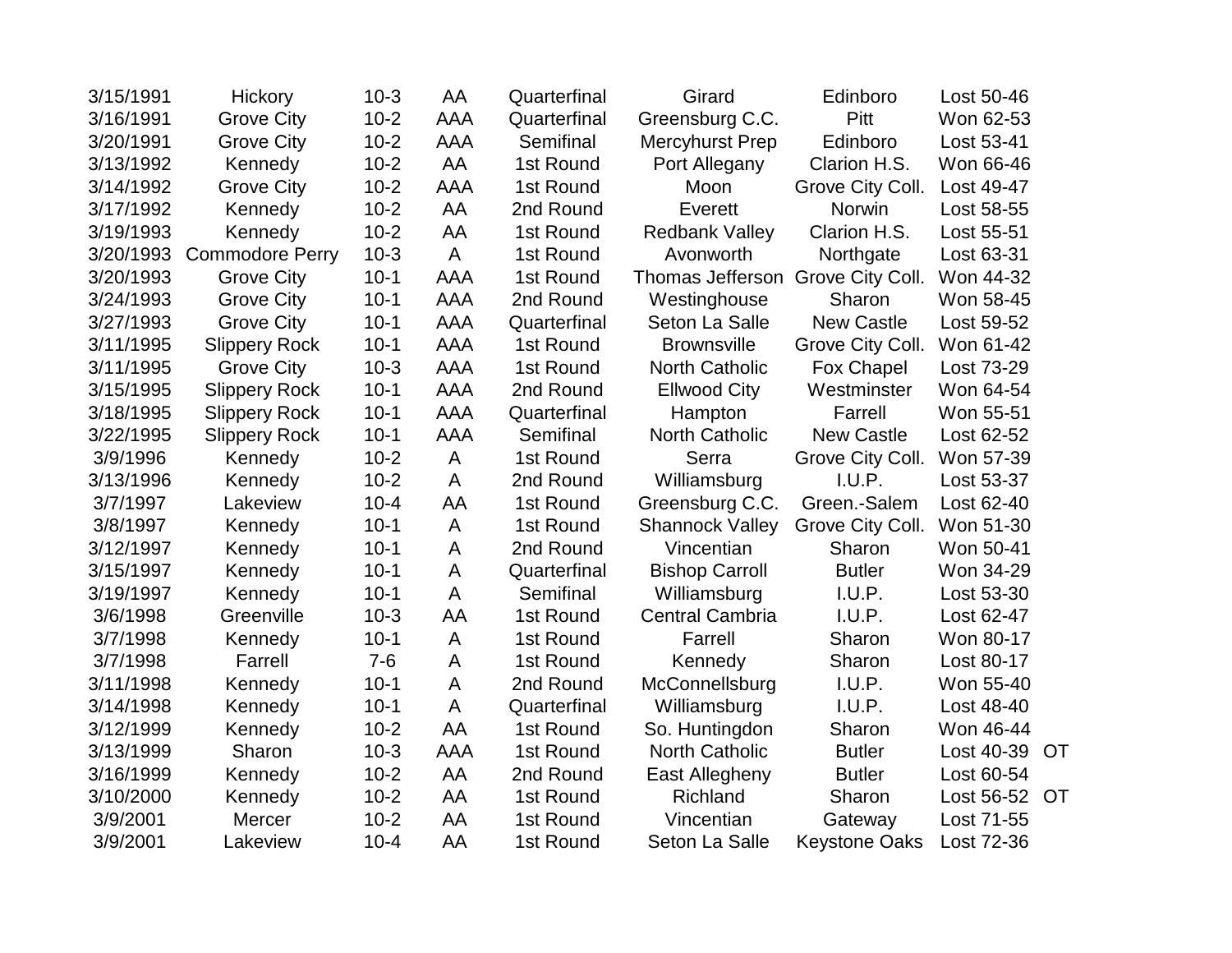| 3/10/2001 | Kennedy           | $10-1$   | A              | 1st Round    | <b>Cameron County</b>   | Farrell              | Won 70-48    |    |
|-----------|-------------------|----------|----------------|--------------|-------------------------|----------------------|--------------|----|
| 3/10/2001 | <b>Grove City</b> | $10-3$   | AAA            | 1st Round    | Westinghouse            | Allderdice           | Lost 56-45   |    |
| 3/14/2001 | Kennedy           | $10-1$   | A              | 2nd Round    | Williamsburg            | I.U.P.               | Won 66-52    |    |
| 3/17/2001 | Kennedy           | $10-1$   | A              | Quarterfinal | <b>Bishop Carroll</b>   | I.U.P.               | Won 59-55 OT |    |
| 3/21/2001 | Kennedy           | $10-1$   | A              | Semifinal    | <b>Bishop Guilfoyle</b> | Franklin Reg.        | Won 49-37    |    |
| 3/24/2001 | Kennedy           | $10-1$   | A              | Championship | Nativity B.V.M.         | <b>Hershey Park</b>  | Won 48-46    |    |
| 3/9/2002  | Kennedy           | $10-1$   | A              | 1st Round    | Keystone                | Cochranton           | Won 61-22    |    |
| 3/9/2002  | Sharpsville       | $10-3$   | A              | 1st Round    | <b>Cameron County</b>   | Clarion              | Lost 57-49   | OT |
| 3/9/2002  | <b>Grove City</b> | $10-3$   | <b>AAA</b>     | 1st Round    | Westinghouse            | Allderdice           | Won 49-47    |    |
| 3/9/2002  | Sharon            | $10 - 4$ | <b>AAA</b>     | 1st Round    | <b>Blackhawk</b>        | Ambridge             | Lost 57-44   |    |
| 3/13/2002 | Kennedy           | $10-1$   | A              | 2nd Round    | <b>Bishop Guilfoyle</b> | I.U.P.               | Won 45-40    |    |
| 3/13/2002 | <b>Grove City</b> | $10-3$   | AAA            | 2nd Round    | Punxsutawney            | Clarion              | Won 55-33    |    |
| 3/16/2002 | Kennedy           | $10-1$   | $\overline{A}$ | Quarterfinal | Monessen                | <b>Butler</b>        | Lost 51-40   |    |
| 3/16/2002 | <b>Grove City</b> | $10-3$   | AAA            | Quarterfinal | Villa Maria             | <b>Slippery Rock</b> | Lost 62-30   |    |
| 3/8/2003  | Kennedy           | $10-1$   | A              | 1st Round    | Farrell                 | Sharon               | Won 54-26    |    |
| 3/8/2003  | Farrell           | $7 - 5$  | A              | 1st Round    | Kennedy                 | Sharon               | Lost 54-26   |    |
| 3/8/2003  | Hickory           | $10 - 2$ | <b>AAA</b>     | 1st Round    | <b>Blackhawk</b>        | Sharon               | Lost 37-34   |    |
| 3/12/2003 | Kennedy           | $10-1$   | A              | 2nd Round    | Monessen                | Ambridge             | Lost 56-53   |    |
| 3/6/2004  | Kennedy           | $10-2$   | A              | 1st Round    | DuBois C.C.             | Westminster          | Won 56-34    |    |
| 3/6/2004  | Farrell           | $7 - 3$  | A              | 1st Round    | Rockwood                | Pitt-Johnstown       | Won 57-52    |    |
| 3/10/2004 | Kennedy           | $10 - 2$ | A              | 2nd Round    | Monessen                | <b>Beaver Dome</b>   | Lost 49-42   |    |
| 3/10/2004 | Farrell           | $7 - 3$  | A              | 2nd Round    | Coudersport             | Clarion              | Lost 51-39   |    |
| 3/4/2005  | Lakeview          | $10-1$   | AA             | 1st Round    | Shady Side Acad.        | <b>Slippery Rock</b> | Won 62-39    |    |
| 3/5/2005  | Kennedy           | $10-1$   | A              | 1st Round    | Mount Alvernia          | <b>Slippery Rock</b> | Won 62-47    |    |
| 3/5/2005  | Farrell           | $7 - 3$  | A              | 1st Round    | Conemaugh Twp.          | Pitt-Johnstown       | Won 65-51    |    |
| 3/5/2005  | Hickory           | $10-3$   | <b>AAA</b>     | 1st Round    | Moon                    | Fox Chapel           | Lost 42-34   |    |
| 3/8/2005  | Lakeview          | $10-1$   | AA             | 2nd Round    | Seton La Salle          | Westminster          | Won 55-44    |    |
| 3/9/2005  | Kennedy           | $10-1$   | A              | 2nd Round    | Clairton                | Westminster          | Won 60-57 OT |    |
| 3/9/2005  | Farrell           | $7 - 3$  | A              | 2nd Round    | <b>Bishop Carroll</b>   | Gateway              | Lost 36-32   |    |
| 3/11/2005 | Lakeview          | $10-1$   | AA             | Quarterfinal | Greensburg C.C.         | <b>Slippery Rock</b> | Lost 49-46   |    |
| 3/12/2005 | Kennedy           | $10-1$   | A              | Quarterfinal | Union (D-9)             | <b>Slippery Rock</b> | Won 60-59    |    |
| 3/16/2005 | Kennedy           | $10-1$   | A              | Semifinal    | Serra                   | <b>Duquesne</b>      | Lost 53-39   |    |
| 3/10/2006 | Sharon            | $10-1$   | AA             | 1st Round    | Wilkinsburg             | Westminster          | Won 71-51    |    |
| 3/10/2006 | Lakeview          | $10 - 2$ | AA             | 1st Round    | <b>Karns City</b>       | Clarion              | Won 54-29    |    |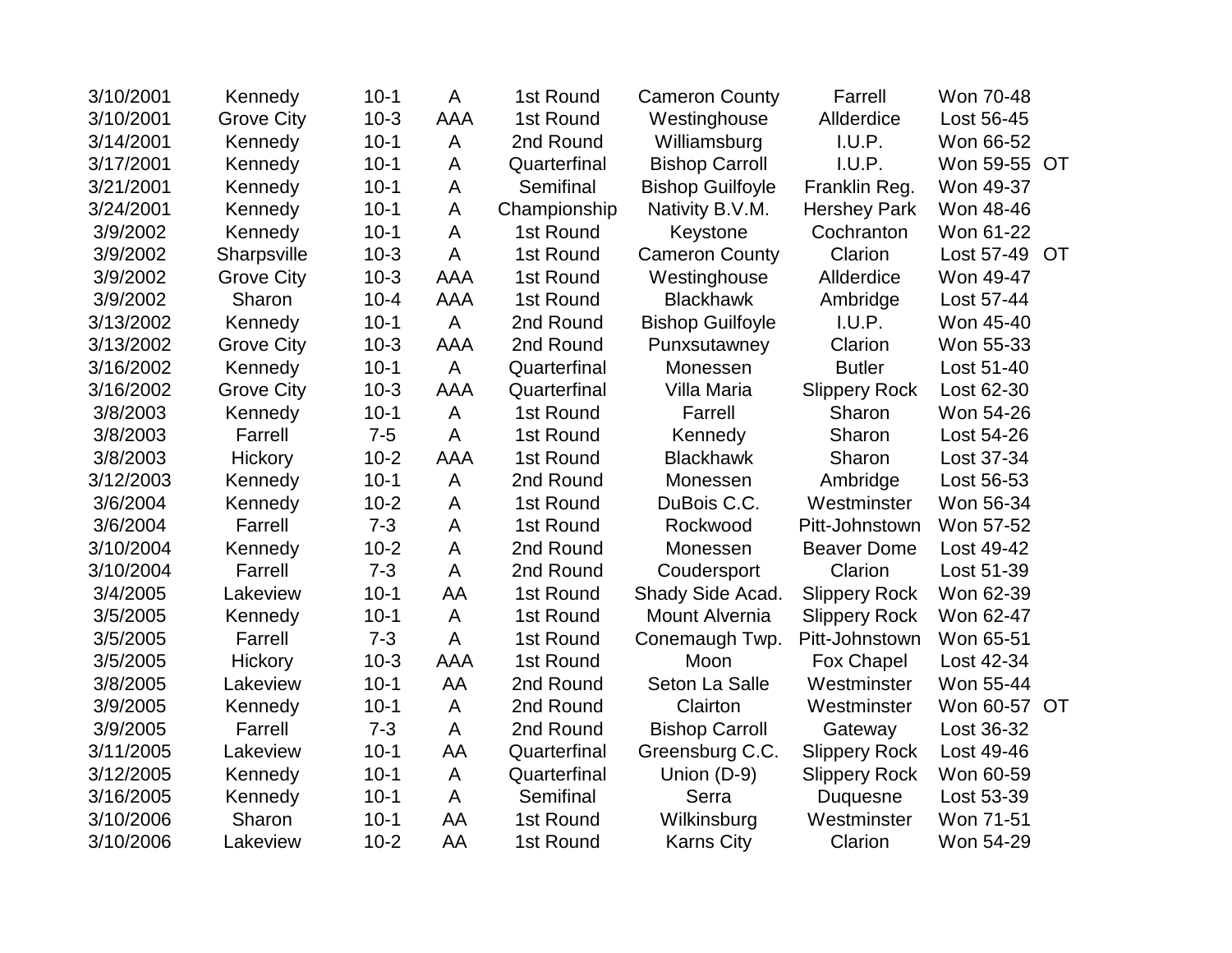| 3/11/2006 | Kennedy              | $10-1$   | A              | 1st Round    | Farrell                 | <b>Slippery Rock</b> | Lost 58-52 |
|-----------|----------------------|----------|----------------|--------------|-------------------------|----------------------|------------|
| 3/11/2006 | Farrell              | $7 - 4$  | A              | 1st Round    | Kennedy                 | <b>Slippery Rock</b> | Won 58-52  |
| 3/11/2006 | <b>Slippery Rock</b> | $10 - 2$ | AAA            | 1st Round    | Moon                    | <b>North Hills</b>   | Lost 49-31 |
| 3/14/2006 | Sharon               | $10-1$   | AA             | 2nd Round    | Shady Side Acad.        | <b>New Castle</b>    | Won 63-56  |
| 3/14/2006 | Lakeview             | $10-2$   | AA             | 2nd Round    | Avonworth               | <b>Butler</b>        | Won 53-33  |
| 3/15/2006 | Farrell              | $7 - 4$  | A              | 2nd Round    | Serra                   | <b>Butler</b>        | Lost 64-51 |
| 3/17/2006 | Sharon               | $10-1$   | AA             | Quarterfinal | <b>Westmont Hilltop</b> | North Allegheny      | Lost 68-43 |
| 3/17/2006 | Lakeview             | $10 - 2$ | AA             | Quarterfinal | Greensburg C.C.         | North Allegheny      | Lost 69-48 |
| 3/9/2007  | Lakeview             | $10-2$   | AA             | 1st Round    | O.L.S.H.                | Sharon               | Won 43-37  |
| 3/10/2007 | Farrell              | $10-1$   | $\overline{A}$ | 1st Round    | Elk County Cath.        | <b>Slippery Rock</b> | Won 60-39  |
| 3/10/2007 | <b>Slippery Rock</b> | $10-1$   | <b>AAA</b>     | 1st Round    | <b>Mars</b>             | <b>Slippery Rock</b> | Won 49-45  |
| 3/10/2007 | Sharon               | $10-2$   | <b>AAA</b>     | 1st Round    | Montour                 | Plum                 | Won 57-50  |
| 3/13/2007 | Lakeview             | $10 - 2$ | AA             | 2nd Round    | Greensburg C.C.         | Knoch                | Lost 63-47 |
| 3/14/2007 | Farrell              | $10-1$   | A              | 2nd Round    | Claysburg-Kimmel        | Cent. Cambria        | Lost 48-36 |
| 3/14/2007 | <b>Slippery Rock</b> | $10-1$   | <b>AAA</b>     | 2nd Round    | Lewistown               | Cent. Cambria        | Won 56-49  |
| 3/14/2007 | Sharon               | $10 - 2$ | <b>AAA</b>     | 2nd Round    | Moon                    | <b>Slippery Rock</b> | Lost 69-47 |
| 3/17/2007 | <b>Slippery Rock</b> | $10-1$   | <b>AAA</b>     | Quarterfinal | Hopewell                | Sharon               | Lost 70-36 |
| 3/1/2008  | Farrell              | $10-1$   | $\overline{A}$ | 1st Round    | Clarion                 | Allegheny            | Won 55-29  |
| 3/5/2008  | Farrell              | $10-1$   | A              | 2nd Round    | Monessen                | Ambridge             | Won 77-52  |
| 3/9/2008  | Farrell              | $10-1$   | A              | Quarterfinal | Avonworth               | Edinboro             | Won 54-29  |
| 3/12/2008 | Farrell              | $10-1$   | A              | Semifinal    | <b>Mount Alvernia</b>   | Ambridge             | Lost 56-53 |
| 3/6/2009  | Greenville           | $10-3$   | AA             | 1st Round    | Seton La Salle          | North Allegheny      | Won 41-34  |
| 3/7/2009  | Kennedy              | $10-1$   | $\overline{A}$ | 1st Round    | <b>West Forest</b>      | Edinboro             | Lost 53-38 |
| 3/10/2009 | Greenville           | $10-3$   | AA             | 2nd Round    | <b>Bishop McCort</b>    | <b>Butler</b>        | Lost 50-27 |
| 3/12/2010 | Greenville           | $10-2$   | AA             | 1st Round    | Avonworth               | Kennedy              | Lost 49-44 |
| 3/13/2010 | Farrell              | $10-1$   | A              | 1st Round    | Coudersport             | <b>Slippery Rock</b> | Won 73-31  |
| 3/13/2010 | Kennedy              | $10-2$   | A              | 1st Round    | <b>Bishop Guilfoyle</b> | Altoona              | Lost 64-44 |
| 3/13/2010 | <b>Slippery Rock</b> | $10-1$   | <b>AAA</b>     | 1st Round    | <b>Blackhawk</b>        | <b>Slippery Rock</b> | Won 54-48  |
| 3/13/2010 | Sharon               | $10-2$   | <b>AAA</b>     | 1st Round    | Indiana                 | <b>Baldwin</b>       | Lost 75-53 |
| 3/17/2010 | Farrell              | $10-1$   | $\overline{A}$ | 2nd Round    | Quigley                 | <b>New Castle</b>    | Lost 58-54 |
| 3/17/2010 | <b>Slippery Rock</b> | $10-1$   | <b>AAA</b>     | 2nd Round    | Hopewell                | <b>Butler</b>        | Lost 60-50 |
| 3/11/2011 | Sharon               | $10-2$   | AA             | 1st Round    | <b>Beaver Falls</b>     | <b>Slippery Rock</b> | Won 49-46  |
| 3/12/2011 | Kennedy              | $10-1$   | A              | 1st Round    | Rochester               | Sharon               | Won 41-27  |
| 3/12/2011 | Farrell              | $10-2$   | A              | 1st Round    | Fort Cherry             | Gateway              | Lost 59-44 |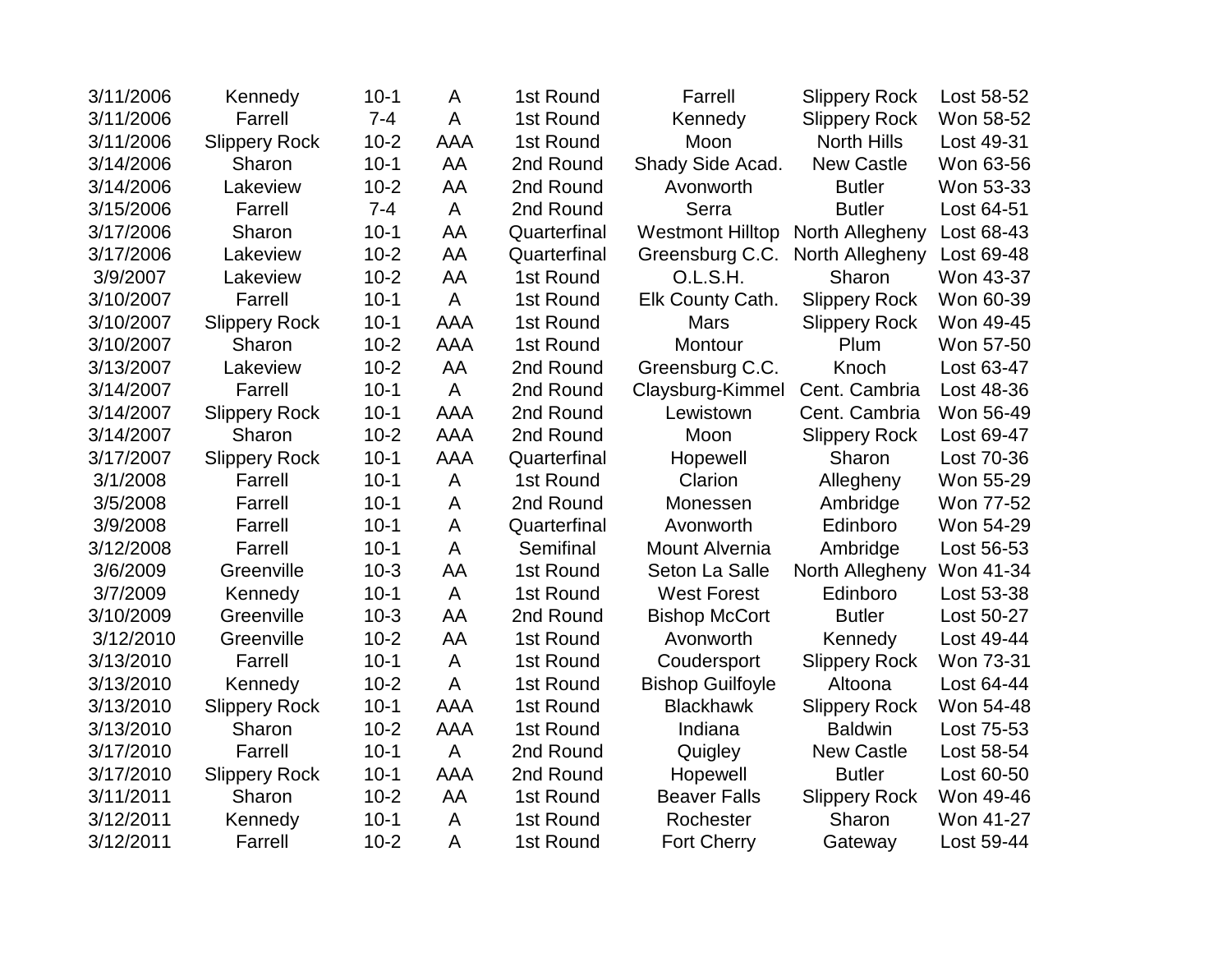| 3/15/2011 | Sharon                | $10-2$   | AA           | 2nd Round    | Greensburg C.C.          | North Allegheny         | Lost 49-45 |
|-----------|-----------------------|----------|--------------|--------------|--------------------------|-------------------------|------------|
| 3/16/2011 | Kennedy               | $10-1$   | A            | 2nd Round    | <b>Homer Center</b>      | Clarion                 | Lost 49-44 |
| 3/9/2012  | Greenville            | $10-3$   | AA           | 1st Round    | Seton La Salle           | <b>Chartiers Valley</b> | Lost 77-31 |
| 3/10/2012 | Kennedy               | $10-1$   | A            | 1st Round    | Riverview                | Sharon                  | Won 59-30  |
| 3/10/2012 | Hickory               | $10 - 2$ | <b>AAA</b>   | 1st Round    | South Park               | <b>North Hills</b>      | Lost 46-35 |
| 3/14/2012 | Kennedy               | $10-1$   | A            | 2nd Round    | Clarion                  | <b>Butler</b>           | Won 59-43  |
| 3/17/2012 | Kennedy               | $10-1$   | A            | Quarterfinal | Vincentian               | North Allegheny         | Lost 56-51 |
| 3/8/2013  | Sharpsville           | $10-3$   | AA           | 1st Round    | <b>Brookville</b>        | Clarion                 | Won 38-32  |
| 3/9/2013  | Kennedy               | $10-1$   | $\mathsf{A}$ | 1st Round    | <b>North Catholic</b>    | <b>Slippery Rock</b>    | Won 45-36  |
| 3/9/2013  | Hickory               | $10-3$   | <b>AAA</b>   | 1st Round    | South Park               | <b>Baldwin</b>          | Lost 71-44 |
| 3/12/2013 | Sharpsville           | $10-3$   | AA           | 2nd Round    | <b>Burrell</b>           | <b>Slippery Rock</b>    | Lost 45-18 |
| 3/13/2013 | Kennedy               | $10-1$   | A            | 2nd Round    | Port Allegany            | Clarion                 | Won 70-27  |
| 3/16/2013 | Kennedy               | $10-1$   | A            | Quarterfinal | Vincentian               | North Allegheny         | Lost 68-51 |
| 3/7/2014  | Mercer                | $10-2$   | AA           | 1st Round    | Greensburg C.C.          | Sharon                  | Lost 56-31 |
| 3/8/2014  | Kennedy               | $10-1$   | A            | 1st Round    | California               | <b>Slippery Rock</b>    | Won 53-34  |
| 3/8/2014  | Hickory               | $10-1$   | <b>AAA</b>   | 1st Round    | Johnstown                | <b>Slippery Rock</b>    | Won 63-37  |
| 3/12/2014 | Hickory               | $10-1$   | <b>AAA</b>   | 2nd Round    | South Park               | Farrell                 | Won 55-54  |
| 3/13/2014 | Kennedy               | $10-1$   | A            | 2nd Round    | Claysburg-Kimmel         | Hempfield               | Won 45-38  |
| 3/15/2014 | Kennedy               | $10-1$   | A            | Quarterfinal | Vincentian               | <b>Butler</b>           | Lost 56-29 |
| 3/15/2014 | Hickory               | $10-1$   | <b>AAA</b>   | Quarterfinal | <b>Blackhawk</b>         | <b>Butler</b>           | Lost 48-45 |
| 3/6/2015  | <b>West Middlesex</b> | $10-2$   | AA           | 1st Round    | Greensburg C.C.          | Sharon                  | Lost 60-38 |
| 3/7/2015  | Kennedy               | $10-1$   | A            | 1st Round    | Elk County Cath.         | Sharon                  | Won 54-37  |
| 3/11/2015 | Kennedy               | $10-1$   | A            | 2nd Round    | <b>Bishop Guilfoyle</b>  | <b>DuBois</b>           | Won 61-50  |
| 3/14/2015 | Kennedy               | $10 - 1$ | A            | Quarterfinal | Vincentian               | North Allegheny         | Won 74-46  |
| 3/5/2016  | Kennedy               | $10-1$   | A            | 1st Round    | <b>North Clarion</b>     | Farrell                 | Won 54-32  |
| 3/9/2016  | Kennedy               | $10-1$   | A            | 2nd Round    | <b>Blairsville</b>       | <b>Baldwin</b>          | Won 41-32  |
| 3/12/2016 | Kennedy               | $10 - 1$ | A            | Quarterfinal | <b>Bishop Guilfoyle</b>  | Kiski Area              | Lost 48-34 |
| 3/4/2016  | <b>West Middlesex</b> | $10-1$   | AA           | 1st Round    | <b>Chartiers-Houston</b> | Farrell                 | Won 57-43  |
| 3/8/2016  | <b>West Middlesex</b> | $10 - 1$ | AA           | 2nd Round    | O.L.S.H.                 | <b>Slippery Rock</b>    | Lost 39-22 |
| 3/10/2017 | <b>West Middlesex</b> | $10 - 1$ | 2A           | 1st Round    | Washington               | Farrell                 | Won 43-32  |
| 3/10/2017 | Reynolds              | $10-2$   | 2A           | 1st Round    | O.L.S.H.                 | Farrell                 | Lost 42-29 |
| 3/11/2017 | Kennedy               | $10-1$   | 1A           | 1st Round    | Williamsburg             | Sharon                  | Won 56-31  |
| 3/11/2017 | Farrell               | $10-2$   | 1A           | 1st Round    | Cornell                  | Peters Twp.             | Lost 61-49 |
| 3/11/2017 | <b>Slippery Rock</b>  | $10-2$   | 5A           | 1st Round    | Hampton                  | <b>Slippery Rock</b>    | Lost 50-31 |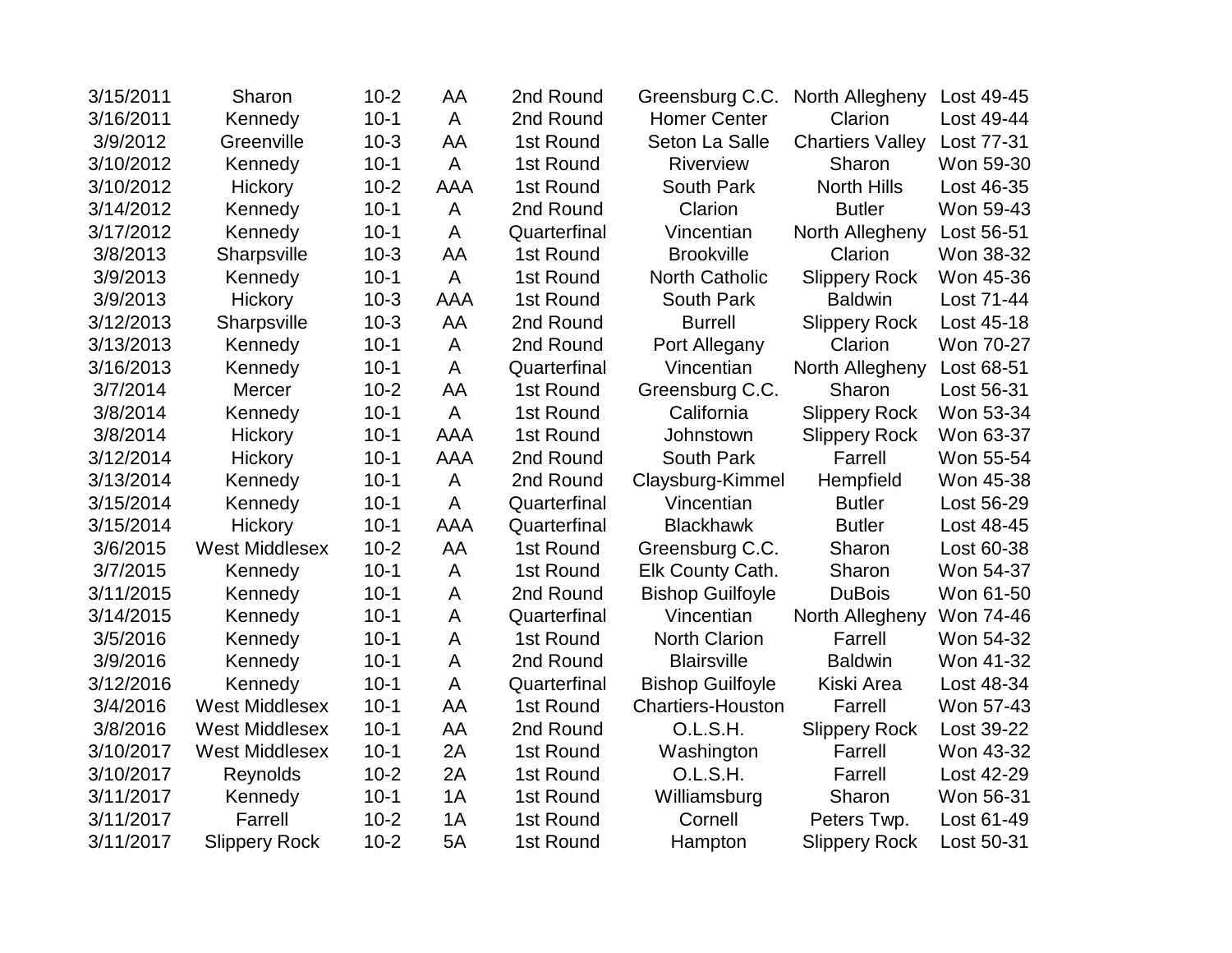| 3/11/2017 | Hickory               | $10 - 4$ | 5A | 1st Round    | <b>Chartiers Valley</b> | Peters Twp.          | Lost 48-27 |    |
|-----------|-----------------------|----------|----|--------------|-------------------------|----------------------|------------|----|
| 3/16/2017 | Kennedy               | $10 - 1$ | 1A | 2nd Round    | Otto-Eldred             | <b>DuBois</b>        | Won 72-34  |    |
| 3/16/2017 | <b>West Middlesex</b> | $10 - 1$ | 2A | 2nd Round    | <b>Bishop Guilfoyle</b> | Hempfield            | Lost 57-49 |    |
| 3/18/2017 | Kennedy               | $10-1$   | 1A | Quarterfinal | Juniata Valley          | <b>DuBois</b>        | Lost 42-32 |    |
| 3/10/2018 | Kennedy               | $10-1$   | 1A | 1st Round    | Portage                 | Sharon               | Won 66-34  |    |
| 3/14/2018 | Kennedy               | $10-1$   | 1A | 2nd Round    | A-C Valley              | <b>Slippery Rock</b> | Won 58-47  |    |
| 3/17/2018 | Kennedy               | $10 - 1$ | 1A | Quarterfinal | <b>Bishop Carroll</b>   | Armstrong            | Lost 58-48 |    |
| 3/10/2018 | Farrell               | $10-2$   | 1A | 1st Round    | <b>West Greene</b>      | Peters Twp.          | Won 67-63  |    |
| 3/14/2018 | Farrell               | $10-2$   | 1A | 2nd Round    | <b>North Clarion</b>    | <b>Slippery Rock</b> | Won 63-58  | OT |
| 3/17/2018 | Farrell               | $10-2$   | 1A | Quarterfinal | Juniata Valley          | Armstrong            | Lost 67-38 |    |
| 3/9/2018  | <b>West Middlesex</b> | $10-1$   | 2A | 1st Round    | Leechburg               | <b>Slippery Rock</b> | Won 56-40  |    |
| 3/13/2018 | <b>West Middlesex</b> | $10-1$   | 2A | 2nd Round    | <b>Bellwood-Antis</b>   | Plum                 | Lost 70-53 |    |
| 3/9/2018  | Reynolds              | $10-2$   | 2A | 1st Round    | Serra                   | Sharon               | Won 36-19  |    |
| 3/13/2018 | Reynolds              | $10-2$   | 2A | 2nd Round    | Coudersport             | <b>DuBois</b>        | Won 38-35  |    |
| 3/16/2018 | Reynolds              | $10-2$   | 2A | Quarterfinal | <b>Blairsville</b>      | <b>Slippery Rock</b> | Lost 38-13 |    |
| 3/10/2018 | <b>Slippery Rock</b>  | $10-1$   | 5A | 1st Round    | <b>Thomas Jefferson</b> | Sharon               | Lost 66-57 |    |
| 3/10/2018 | Hickory               | $10-3$   | 5A | 1st Round    | <b>Oakland Catholic</b> | <b>North Hills</b>   | Lost 65-40 |    |
| 3/8/2019  | <b>West Middlesex</b> | $10 - 1$ | 2A | 1st Round    | Winch.-Thurston         | Sharon               | Won 60-19  |    |
| 3/8/2019  | Greenville            | $10-3$   | 3A | 1st Round    | Shady Side Acad.        | Sewickley            | Lost 44-36 |    |
| 3/9/2019  | <b>Slippery Rock</b>  | $10-2$   | 5A | 1st Round    | Obama Academy           | Sharon               | Won 60-42  |    |
| 3/9/2019  | Kennedy               | $10-1$   | 1A | 1st Round    | <b>West Greene</b>      | Canon-McMillan       | Won 63-56  |    |
| 3/12/2019 | <b>West Middlesex</b> | $10-1$   | 2A | 2nd Round    | Juniata Valley          | Punxsutawney         | Won 50-46  |    |
| 3/13/2019 | Kennedy               | $10-1$   | 1A | 2nd Round    | Berlin Bros. Valley     | Green.-Salem         | Lost 54-41 |    |
| 3/13/2019 | <b>Slippery Rock</b>  | $10-2$   | 5A | 2nd Round    | <b>Chartiers Valley</b> | Moon                 | Lost 54-35 |    |
| 3/15/2019 | <b>West Middlesex</b> | $10 - 1$ | 2A | Quarterfinal | Kane                    | Franklin             | Won 61-31  |    |
| 3/18/2019 | <b>West Middlesex</b> | $10 - 1$ | 2A | Semifinal    | Everett                 | Hempfield            | Won 51-33  |    |
| 3/21/2019 | <b>West Middlesex</b> | $10 - 1$ | 2A | Championship | <b>Bellwood-Antis</b>   | <b>GIANT Center</b>  | Lost 66-57 |    |
| 3/7/2020  | Kennedy               | $10 - 1$ | 1A | 1st Round    | <b>West Greene</b>      | Peters Twp.          | Won 52-38  |    |
| 3/11/2020 | Kennedy               | $10-1$   | 1A | 2nd Round    | Shanksville             | Punxsutawney         | Won 53-45  |    |
| 3/6/2020  | <b>West Middlesex</b> | $10 - 1$ | 2A | 1st Round    | South Side Beaver       | Farrell              | Won 58-25  |    |
| 3/10/2020 | <b>West Middlesex</b> | $10-1$   | 2A | 2nd Round    | Penns Manor             | Armstrong            | Lost 46-39 |    |
| 3/6/2020  | Greenville            | $10-2$   | 3A | 1st Round    | Carlynton               | Farrell              | Lost 45-40 |    |
| 3/7/2020  | <b>Grove City</b>     | $10-1$   | 5A | 1st Round    | <b>Woodland Hills</b>   | Farrell              | Lost 69-26 |    |
| 3/7/2020  | <b>Slippery Rock</b>  | $10-2$   | 5A | 1st Round    | Hollidaysburg           | Farrell              | Lost 64-49 |    |
|           |                       |          |    |              |                         |                      |            |    |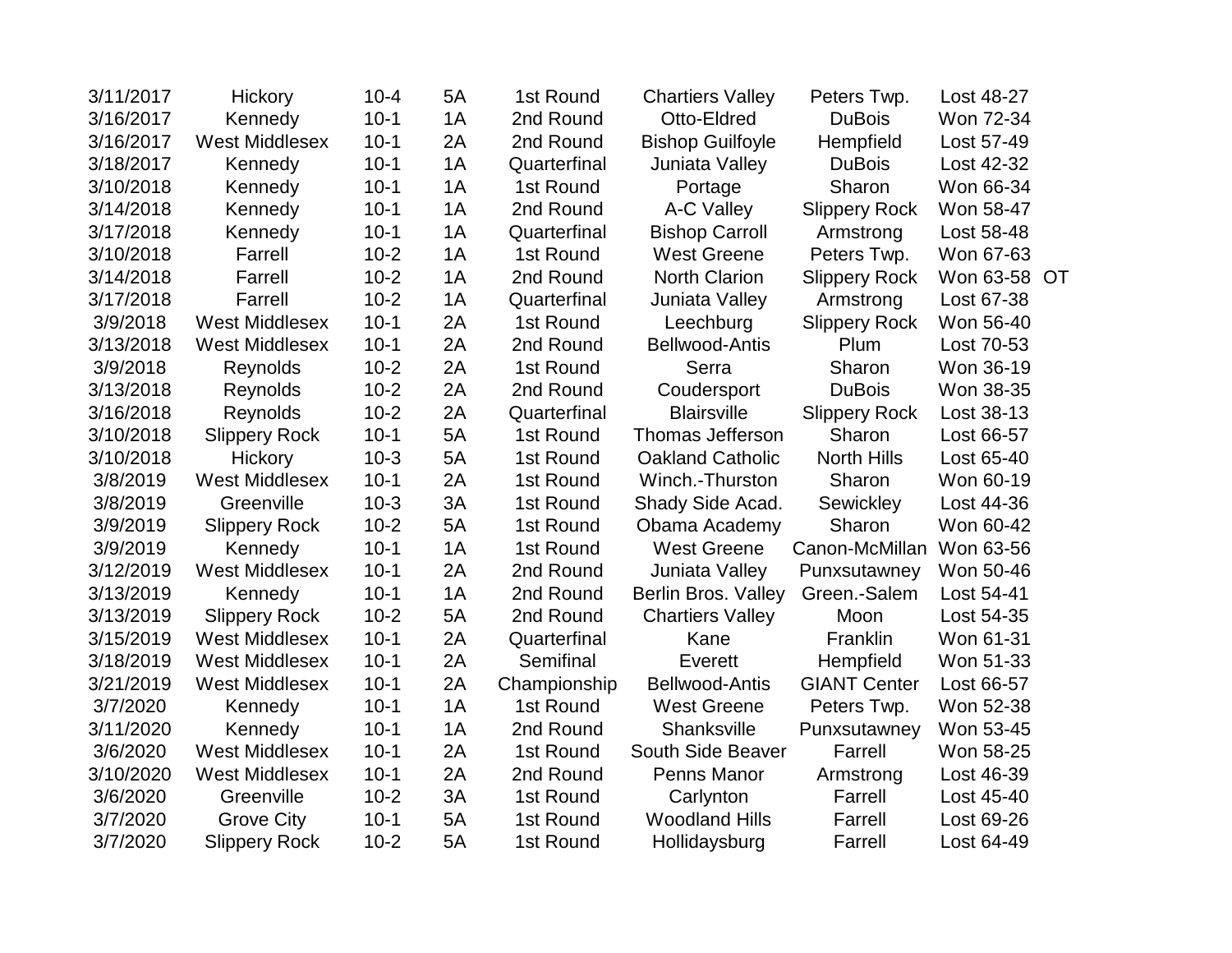| 3/17/2021 | Kennedy               | $10 - 1$ | 1A | 1st Round (16) | <b>Shanksville</b>    | Windber              | Won 48-28  |
|-----------|-----------------------|----------|----|----------------|-----------------------|----------------------|------------|
| 3/20/2021 | Kennedy               | $10 - 1$ | 1A | Quarterfinal   | Rochester             | Rochester            | Lost 61-48 |
| 3/8/2022  | <b>West Middlesex</b> | $10 - 1$ | 2A | 1st Round      | Apollo-Ridge          | W. Middlesex         | Won 68-44  |
| 3/8/2022  | Greenville            | $10-1$   | 3A | 1st Round      | <b>Keystone Oaks</b>  | Greenville           | Won 41-37  |
| 3/8/2022  | Lakeview              | $10 - 2$ | 3A | 1st Round      | Avonworth             | Lakeview             | Won 34-27  |
| 3/9/2022  | Kennedy               | $10 - 1$ | 1A | 1st Round      | <b>North Clarion</b>  | Kennedy              | Won 60-23  |
| 3/9/2022  | Farrell               | $10 - 2$ | 1A | 1st Round      | Union $(D-7)$         | Union                | Lost 42-33 |
| 3/9/2022  | <b>Slippery Rock</b>  | $10 - 2$ | 5A | 1st Round      | Moon                  | Slip. Rock H.S.      | Lost 54-16 |
| 3/11/2022 | <b>West Middlesex</b> | $10-1$   | 2A | 2nd Round      | Bellwood-Antis        | <b>Hempfield</b>     | Lost 52-42 |
| 3/11/2022 | Greenville            | $10-1$   | 3A | 2nd Round      | Freedom               | <b>Slippery Rock</b> | Lost 56-28 |
| 3/11/2022 | Lakeview              | $10 - 2$ | 3A | 2nd Round      | <b>North Catholic</b> | <b>Slippery Rock</b> | Lost 56-25 |
| 3/12/2022 | Kennedy               | $10-1$   | 1A | 2nd Round      | Shanksville           | Armstrong            | Won 55-29  |
| 3/16/2022 | Kennedy               | $10-1$   | 1A | Quarterfinal   | Otto-Eldred           | Clarion              | Won 77-30  |
| 3/19/2022 | Kennedy               | $10-1$   | 1A | Semifinal      | Portage               | Armstrong            | Won 51-45  |
| 3/24/2022 | Kennedy               | $10 - 1$ | 1A | Championship   | N'humberland Chr.     | <b>GIANT Center</b>  | Lost 66-54 |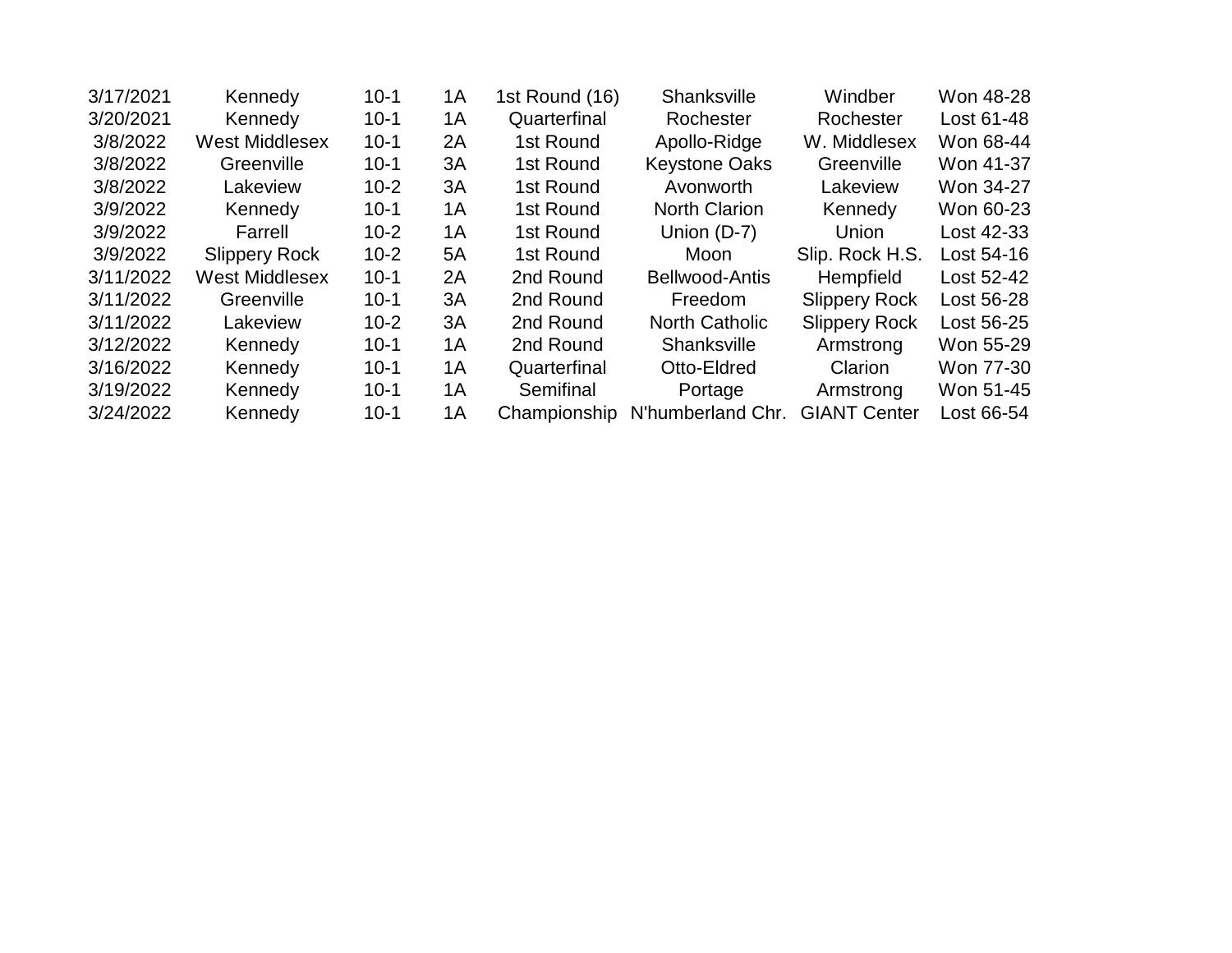## **COMMODORE PERRY**

| Date      | Seed     | <b>Class</b> | Round     | <b>Opponent</b> | <b>Site</b> | <b>Result</b> |
|-----------|----------|--------------|-----------|-----------------|-------------|---------------|
| 3/20/1993 | $10 - 3$ |              | 1st Round | Avonworth       | Northgate   | Lost 63-31    |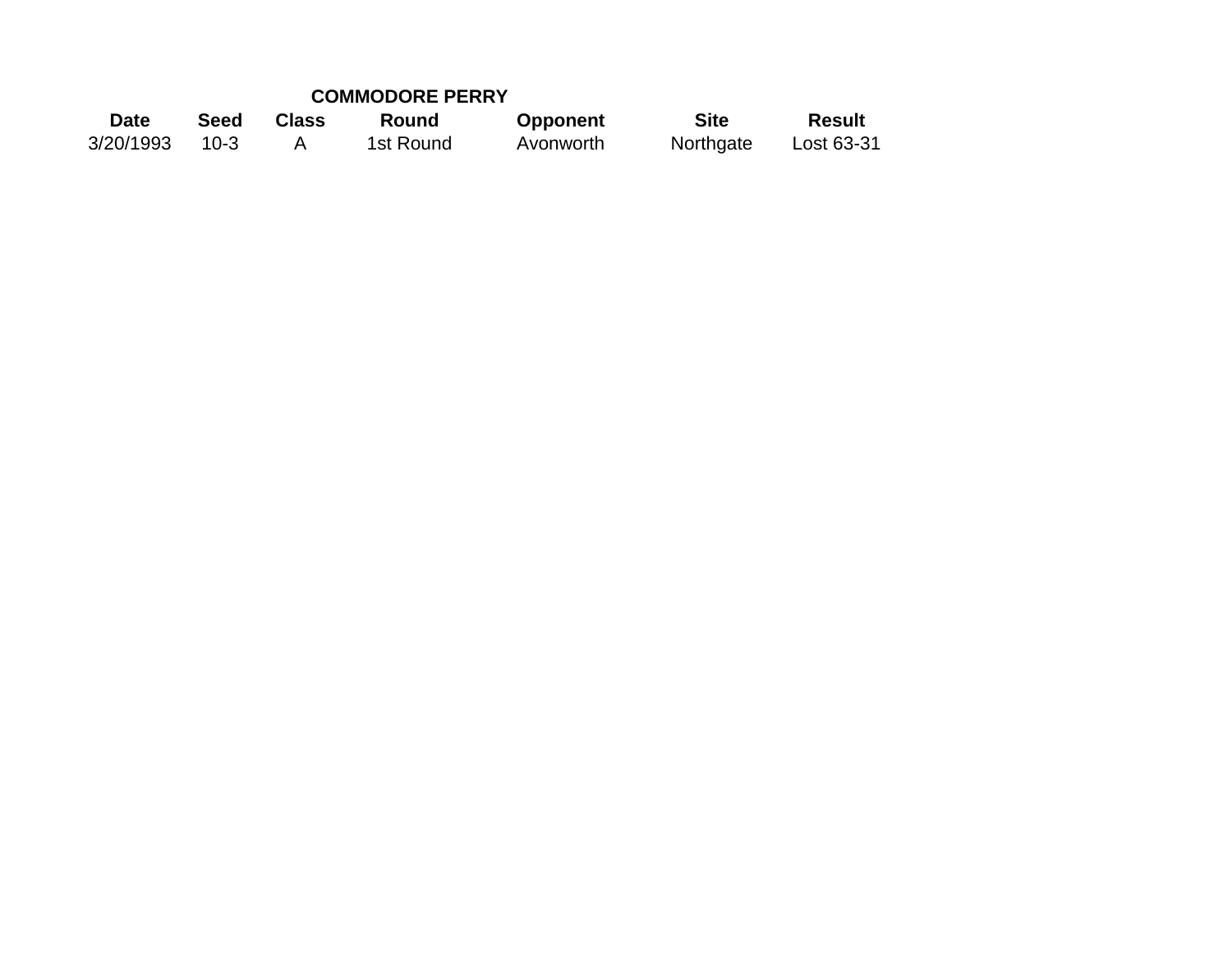|             |             |              | <b>FARRELL</b> |                           |                      |               |    |
|-------------|-------------|--------------|----------------|---------------------------|----------------------|---------------|----|
| <b>Date</b> | <b>Seed</b> | <b>Class</b> | Round          | <b>Opponent</b>           | <b>Site</b>          | <b>Result</b> |    |
| 3/15/1983   | $7 - 6$     | A            | 1st Round      | Venango Christian         | <b>Thiel</b>         | Won 39-35     |    |
| 3/18/1983   | $7 - 6$     | A            | 2nd Round      | <b>Mount Alvernia</b>     | <b>New Castle</b>    | Lost 54-30    |    |
| 3/16/1984   | $7 - 2$     | A            | 1st Round      | Harmony                   | Farrell              | Won 37-26     |    |
| 3/20/1984   | $7 - 2$     | A            | 2nd Round      | Ridgway                   | Clarion              | Won 52-48     |    |
| 3/23/1984   | $7 - 2$     | A            | Quarterfinal   | Kennedy                   | Westminster          | Lost 48-32    |    |
| 3/12/1986   | $7 - 2$     | A            | 1st Round      | Conemaugh Twp.            | <b>Steel Valley</b>  | Won 40-30     |    |
| 3/15/1986   | $7 - 2$     | A            | 2nd Round      | Union (D-9)               | A-C Valley           | Lost 49-46    |    |
| 3/15/1988   | $7 - 5$     | A            | 1st Round      | Ferndale                  | Cent. Cambria        | Lost 83-44    |    |
| 3/15/1989   | $7 - 3$     | A            | 1st Round      | <b>Elk County Christ.</b> | Clarion H.S.         | Lost 52-45    |    |
| 3/17/1990   | $7 - 2$     | A            | 1st Round      | McConnellsburg            | North Allegheny      | Lost 66-61    |    |
| 3/7/1998    | $7 - 6$     | A            | 1st Round      | Kennedy                   | Sharon               | Lost 80-17    |    |
| 3/8/2003    | $7 - 5$     | A            | 1st Round      | Kennedy                   | Sharon               | Lost 54-26    |    |
| 3/6/2004    | $7 - 3$     | A            | 1st Round      | Rockwood                  | Pitt-Johnstown       | Won 57-52     |    |
| 3/10/2004   | $7 - 3$     | A            | 2nd Round      | Coudersport               | Clarion              | Lost 51-39    |    |
| 3/5/2005    | $7 - 3$     | A            | 1st Round      | Conemaugh Twp.            | Pitt-Johnstown       | Won 65-51     |    |
| 3/9/2005    | $7 - 3$     | A            | 2nd Round      | <b>Bishop Carroll</b>     | Gateway              | Lost 36-32    |    |
| 3/11/2006   | $7 - 4$     | A            | 1st Round      | Kennedy                   | <b>Slippery Rock</b> | Won 58-52     |    |
| 3/15/2006   | $7 - 4$     | A            | 2nd Round      | Serra                     | <b>Butler</b>        | Lost 64-51    |    |
| 3/10/2007   | $10-1$      | A            | 1st Round      | Elk County Cath.          | <b>Slippery Rock</b> | Won 60-39     |    |
| 3/14/2007   | $10-1$      | A            | 2nd Round      | Claysburg-Kimmel          | Cent. Cambria        | Lost 48-36    |    |
| 3/1/2008    | $10 - 1$    | A            | 1st Round      | Clarion                   | Allegheny            | Won 55-29     |    |
| 3/5/2008    | $10-1$      | A            | 2nd Round      | Monessen                  | Ambridge             | Won 77-52     |    |
| 3/9/2008    | $10 - 1$    | A            | Quarterfinal   | Avonworth                 | Edinboro             | Won 54-29     |    |
| 3/12/2008   | $10-1$      | A            | Semifinal      | <b>Mount Alvernia</b>     | Ambridge             | Lost 56-53    |    |
| 3/13/2010   | $10-1$      | A            | 1st Round      | Coudersport               | <b>Slippery Rock</b> | Won 73-31     |    |
| 3/17/2010   | $10-1$      | A            | 2nd Round      | Quigley                   | <b>New Castle</b>    | Lost 58-54    |    |
| 3/12/2011   | $10 - 2$    | A            | 1st Round      | <b>Fort Cherry</b>        | Gateway              | Lost 59-44    |    |
| 3/11/2017   | $10-2$      | 1A           | 1st Round      | Cornell                   | Peters Twp.          | Lost 61-49    |    |
| 3/10/2018   | $10-2$      | 1A           | 1st Round      | <b>West Greene</b>        | Peters Twp.          | Won 67-63     |    |
| 3/14/2018   | $10-2$      | 1A           | 2nd Round      | <b>North Clarion</b>      | <b>Slippery Rock</b> | Won 63-58     | OT |
| 3/17/2018   | $10-2$      | 1A           | Quarterfinal   | Juniata Valley            | Armstrong            | Lost 67-38    |    |
| 3/9/2022    | $10 - 2$    | 1A           | 1st Round      | Union (D-7)               | Union                | Lost 42-33    |    |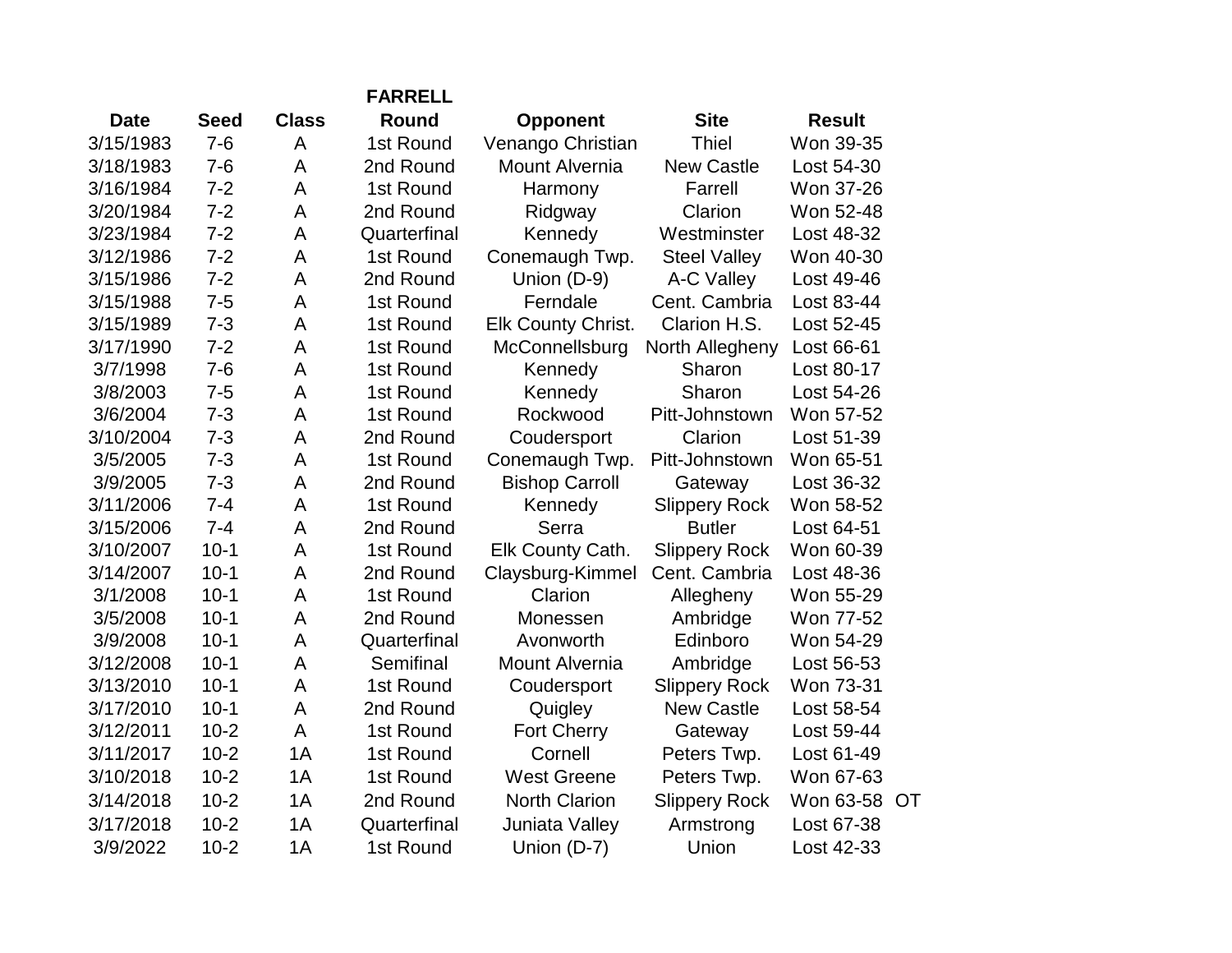|             |             |              | <b>GREENVILLE</b> |                        |                         |               |
|-------------|-------------|--------------|-------------------|------------------------|-------------------------|---------------|
| <b>Date</b> | <b>Seed</b> | <b>Class</b> | <b>Round</b>      | <b>Opponent</b>        | <b>Site</b>             | <b>Result</b> |
| 3/6/1998    | $10 - 3$    | AA           | 1st Round         | <b>Central Cambria</b> | I.U.P.                  | Lost 62-47    |
| 3/6/2009    | $10 - 3$    | AA           | 1st Round         | Seton La Salle         | North Allegheny         | Won 41-34     |
| 3/10/2009   | $10 - 3$    | AA           | 2nd Round         | <b>Bishop McCort</b>   | <b>Butler</b>           | Lost 50-27    |
| 3/12/2010   | $10 - 2$    | AA           | 1st Round         | Avonworth              | Kennedy                 | Lost 49-44    |
| 3/9/2012    | $10-3$      | AA           | 1st Round         | Seton La Salle         | <b>Chartiers Valley</b> | Lost 77-31    |
| 3/8/2019    | $10 - 3$    | 3A           | 1st Round         | Shady Side Acad.       | Sewickley               | Lost 44-36    |
| 3/6/2020    | $10 - 2$    | 3A           | 1st Round         | Carlynton              | Farrell                 | Lost 45-40    |
| 3/8/2022    | $10 - 1$    | 3A           | 1st Round         | <b>Keystone Oaks</b>   | Greenville              | Won 41-37     |
| 3/11/2022   | $10 - 1$    | 3A           | 2nd Round         | Freedom                | <b>Slippery Rock</b>    | Lost 56-28    |
|             |             |              |                   |                        |                         |               |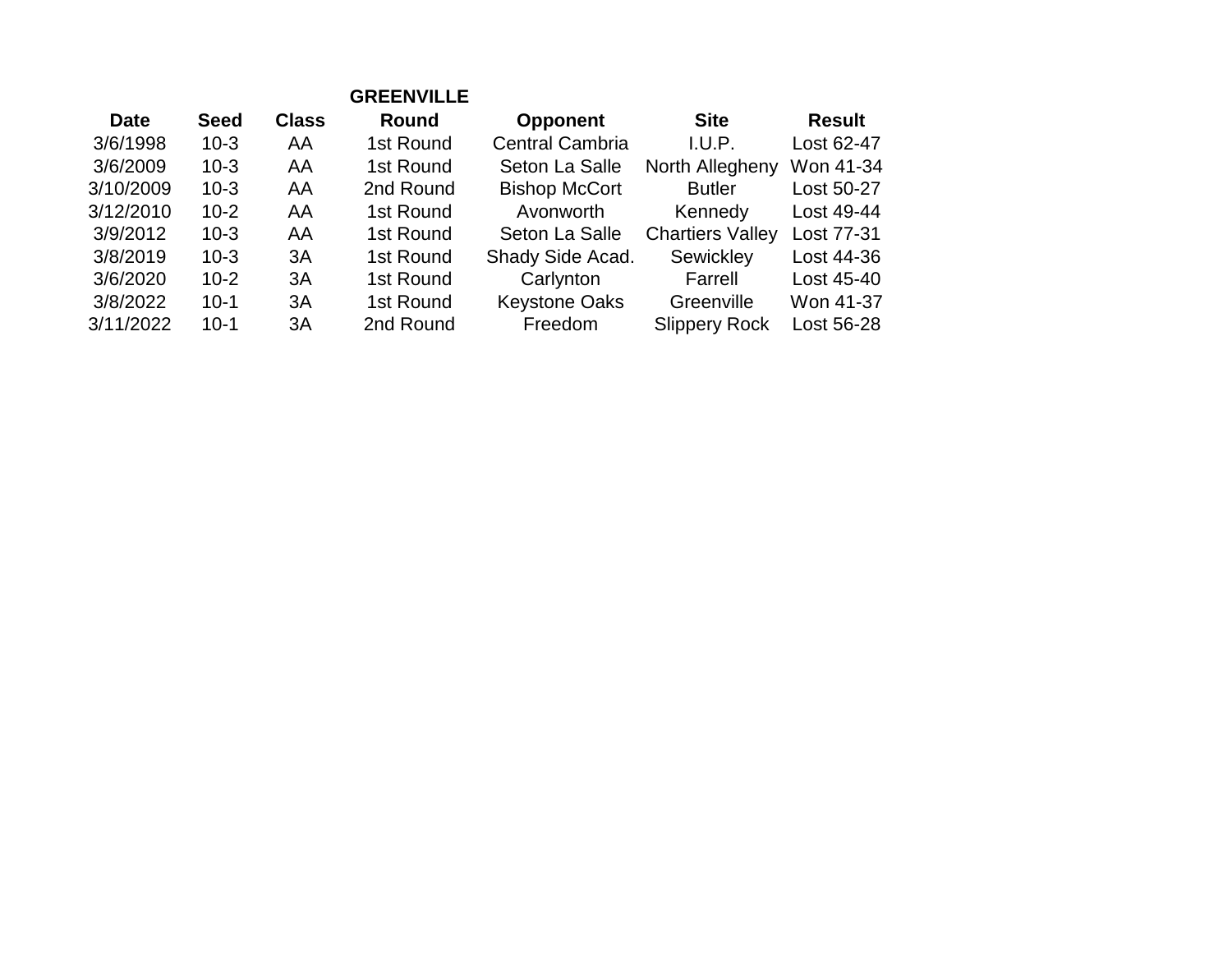|             | <b>GROVE CITY</b> |              |              |                         |                      |               |  |  |
|-------------|-------------------|--------------|--------------|-------------------------|----------------------|---------------|--|--|
| <b>Date</b> | <b>Seed</b>       | <b>Class</b> | <b>Round</b> | <b>Opponent</b>         | <b>Site</b>          | <b>Result</b> |  |  |
| 3/17/1981   | $10-3$            | AA           | 1st Round    | Aliquippa               | Westminster          | Lost 42-31    |  |  |
| 3/16/1984   | $10-2$            | <b>AAA</b>   | 1st Round    | Yough                   | Meadville            | Won 68-66     |  |  |
| 3/20/1984   | $10 - 2$          | <b>AAA</b>   | 2nd Round    | Sto-Rox                 | I.U.P.               | Lost 44-29    |  |  |
| 3/15/1985   | $10-2$            | AAA          | 1st Round    | Chief Logan             | Cent. Cambria        | Won 49-38     |  |  |
| 3/19/1985   | $10-2$            | <b>AAA</b>   | 2nd Round    | <b>North Catholic</b>   | <b>Neshannock</b>    | Lost 42-28    |  |  |
| 3/11/1986   | $10 - 2$          | AA           | 1st Round    | Mount Alvernia          | Meadville            | Won 57-44     |  |  |
| 3/14/1986   | $10-2$            | AA           | 2nd Round    | <b>Bellwood-Antis</b>   | I.U.P.               | Won 63-42     |  |  |
| 3/17/1986   | $10-2$            | AA           | Quarterfinal | <b>Bishop Carroll</b>   | <b>Butler</b>        | Won 58-43     |  |  |
| 3/19/1986   | $10 - 2$          | AA           | Semifinal    | <b>Bishop McCort</b>    | I.U.P.               | Lost 55-37    |  |  |
| 3/15/1988   | $10-1$            | <b>AAA</b>   | 1st Round    | <b>Blackhawk</b>        | Edinboro             | Won 54-52     |  |  |
| 3/17/1988   | $10 - 1$          | AAA          | 2nd Round    | <b>Beaver Falls</b>     | Westminster          | Won 66-53     |  |  |
| 3/19/1988   | $10-1$            | AAA          | Quarterfinal | Montour                 | <b>New Castle</b>    | Won 70-58     |  |  |
| 3/23/1988   | $10 - 1$          | AAA          | Semifinal    | <b>North Catholic</b>   | <b>Butler</b>        | Lost 59-47    |  |  |
| 3/17/1990   | $10 - 2$          | AAA          | 1st Round    | <b>Beaver Falls</b>     | Grove City Coll.     | Lost 44-27    |  |  |
| 3/12/1991   | $10-2$            | AAA          | 1st Round    | Freeport                | Sharon               | Won 40-35     |  |  |
| 3/14/1991   | $10-2$            | AAA          | 2nd Round    | Cent. Martinsburg       | Clarion              | Won 44-42     |  |  |
| 3/16/1991   | $10-2$            | AAA          | Quarterfinal | Greensburg C.C.         | Pitt                 | Won 62-53     |  |  |
| 3/20/1991   | $10 - 2$          | <b>AAA</b>   | Semifinal    | Mercyhurst Prep         | Edinboro             | Lost 53-41    |  |  |
| 3/14/1992   | $10 - 2$          | AAA          | 1st Round    | Moon                    | Grove City Coll.     | Lost 49-47    |  |  |
| 3/20/1993   | $10-1$            | AAA          | 1st Round    | <b>Thomas Jefferson</b> | Grove City Coll.     | Won 44-32     |  |  |
| 3/24/1993   | $10 - 1$          | AAA          | 2nd Round    | Westinghouse            | Sharon               | Won 58-45     |  |  |
| 3/27/1993   | $10 - 1$          | AAA          | Quarterfinal | Seton La Salle          | <b>New Castle</b>    | Lost 59-52    |  |  |
| 3/11/1995   | $10-3$            | AAA          | 1st Round    | <b>North Catholic</b>   | <b>Fox Chapel</b>    | Lost 73-29    |  |  |
| 3/10/2001   | $10-3$            | AAA          | 1st Round    | Westinghouse            | Allderdice           | Lost 56-45    |  |  |
| 3/9/2002    | $10-3$            | AAA          | 1st Round    | Westinghouse            | Allderdice           | Won 49-47     |  |  |
| 3/13/2002   | $10-3$            | <b>AAA</b>   | 2nd Round    | Punxsutawney            | Clarion              | Won 55-33     |  |  |
| 3/16/2002   | $10-3$            | AAA          | Quarterfinal | Villa Maria             | <b>Slippery Rock</b> | Lost 62-30    |  |  |
| 3/7/2020    | $10-1$            | 5A           | 1st Round    | <b>Woodland Hills</b>   | Farrell              | Lost 69-26    |  |  |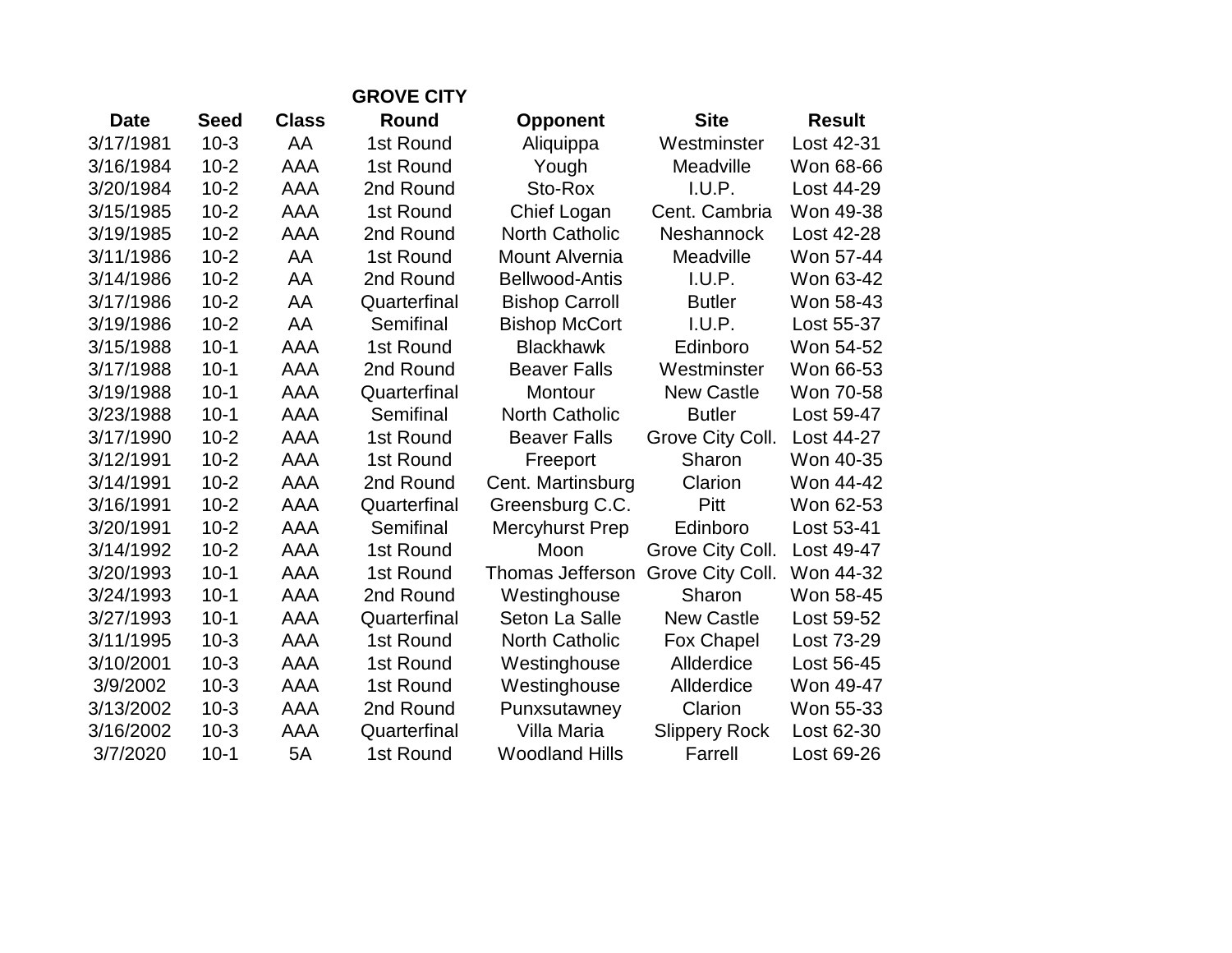|             |             |              | <b>HICKORY</b> |                          |                      |               |
|-------------|-------------|--------------|----------------|--------------------------|----------------------|---------------|
| <b>Date</b> | <b>Seed</b> | <b>Class</b> | Round          | <b>Opponent</b>          | <b>Site</b>          | <b>Result</b> |
| 3/15/1983   | $10 - 1$    | AA           | 1st Round      | <b>Chartiers-Houston</b> | Pitt                 | Lost 54-37    |
| 3/16/1984   | $10-3$      | AAA          | 1st Round      | <b>Beaver</b>            | Thiel                | Won 42-34     |
| 3/20/1984   | $10-3$      | AAA          | 2nd Round      | Deer Lakes               | Clarion H.S.         | Won 33-32     |
| 3/23/1984   | $10-3$      | AAA          | Quarterfinal   | Sto-Rox                  | Ambridge             | Lost 62-32    |
| 3/15/1989   | $10 - 2$    | AAA          | 1st Round      | Greensburg C.C.          | Grove City H.S.      | Won 56-48     |
| 3/18/1989   | $10 - 2$    | AAA          | 2nd Round      | Westinghouse             | Farrell              | Won 52-44     |
| 3/22/1989   | $10 - 2$    | AAA          | Quarterfinal   | <b>North Catholic</b>    | Sharon               | Lost 62-33    |
| 3/11/1991   | $10 - 2$    | AA           | 1st Round      | <b>Brookville</b>        | Clarion              | Won 51-36     |
| 3/13/1991   | $10 - 2$    | AA           | 2nd Round      | Richland                 | <b>Butler</b>        | Won 53-50     |
| 3/15/1991   | $10-3$      | AA           | Quarterfinal   | Girard                   | Edinboro             | Lost 50-46    |
| 3/8/2003    | $10 - 2$    | AAA          | 1st Round      | <b>Blackhawk</b>         | Sharon               | Lost 37-34    |
| 3/5/2005    | $10-3$      | AAA          | 1st Round      | Moon                     | Fox Chapel           | Lost 42-34    |
| 3/10/2012   | $10 - 2$    | AAA          | 1st Round      | South Park               | <b>North Hills</b>   | Lost 46-35    |
| 3/9/2013    | $10-3$      | AAA          | 1st Round      | South Park               | <b>Baldwin</b>       | Lost 71-44    |
| 3/8/2014    | $10-1$      | AAA          | 1st Round      | Johnstown                | <b>Slippery Rock</b> | Won 63-37     |
| 3/12/2014   | $10-1$      | AAA          | 2nd Round      | <b>South Park</b>        | Farrell              | Won 55-54     |
| 3/15/2014   | $10 - 1$    | AAA          | Quarterfinal   | <b>Blackhawk</b>         | <b>Butler</b>        | Lost 48-45    |
| 3/11/2017   | $10 - 4$    | 5A           | 1st Round      | <b>Chartiers Valley</b>  | Peters Twp.          | Lost 48-27    |
| 3/10/2018   | $10-3$      | 5A           | 1st Round      | <b>Oakland Catholic</b>  | <b>North Hills</b>   | Lost 65-40    |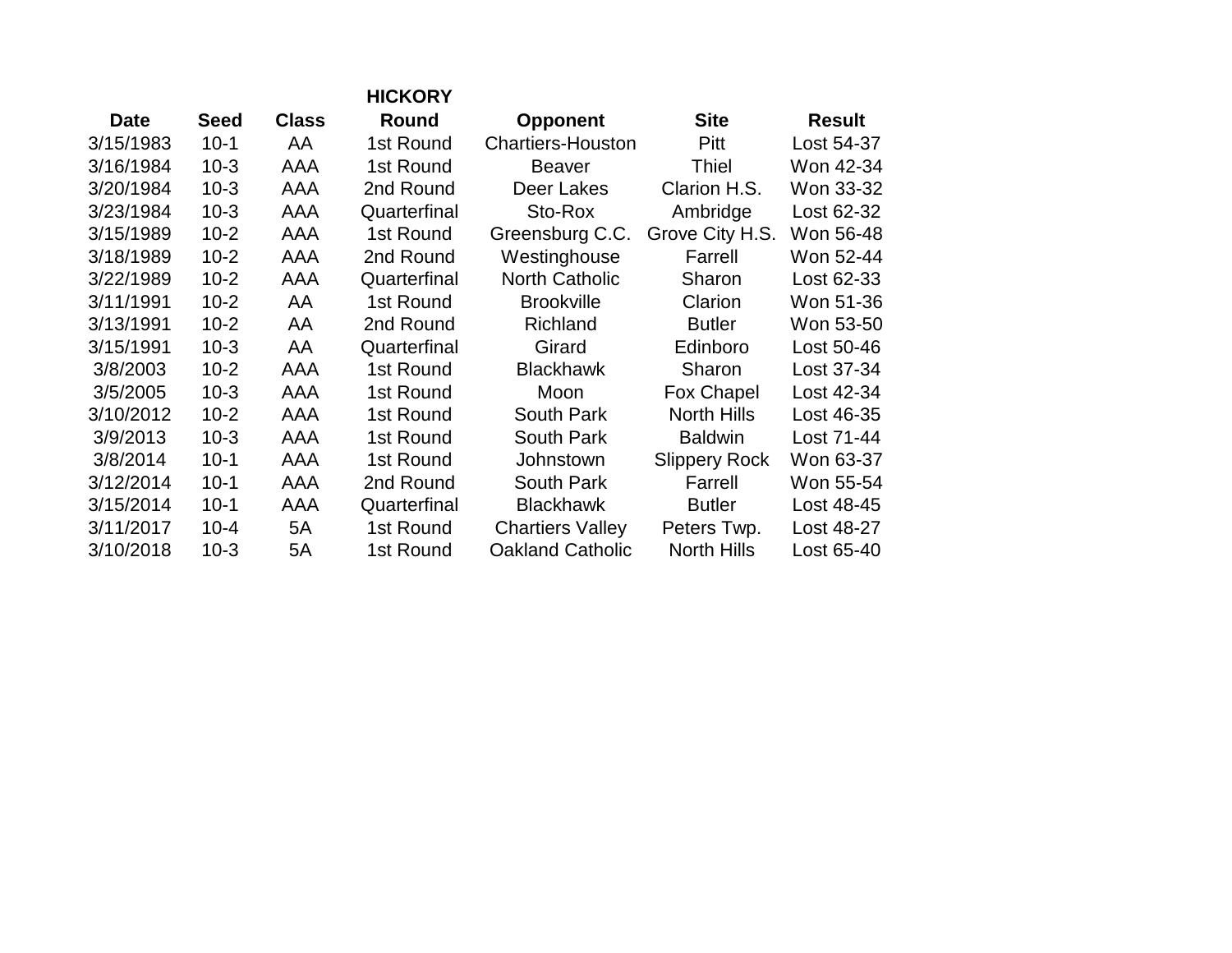|             |             |              | <b>KENNEDY</b> |                           |                     |                |  |
|-------------|-------------|--------------|----------------|---------------------------|---------------------|----------------|--|
| <b>Date</b> | <b>Seed</b> | <b>Class</b> | Round          | <b>Opponent</b>           | <b>Site</b>         | <b>Result</b>  |  |
| 3/16/1976   | $10-1$      | AA           | 1st Round (16) | <b>Brentwood</b>          | Edinboro            | Won 57-55      |  |
| 3/19/1976   | $10 - 1$    | AA           | Quarterfinal   | <b>Bishop McCort</b>      | Edinboro            | Won 73-63      |  |
| 3/25/1976   | $10-1$      | AA           | Semifinal      | Union (D-9)               | <b>Hershey Park</b> | Lost 54-34     |  |
| 3/26/1976   | $10 - 1$    | AA           | Consolation    | St. Pius (D-1)            | <b>Hershey Park</b> | Won 45-37      |  |
| 3/15/1977   | $10-1$      | AA           | 1st Round (16) | <b>Brentwood</b>          | Edinboro            | Lost 56-33     |  |
| 3/13/1979   | $10-3$      | AA           | 1st Round      | <b>North Catholic</b>     | <b>Beaver Dome</b>  | Lost 59-30     |  |
| 3/11/1980   | $10-3$      | AA           | 1st Round      | <b>Brentwood</b>          | Westminster         | Won 55-53 2 OT |  |
| 3/14/1980   | $10-3$      | AA           | 2nd Round      | Moniteau                  | Edinboro            | Won 47-28      |  |
| 3/17/1980   | $10-3$      | AA           | Quarterfinal   | <b>Richland</b>           | I.U.P.              | Won 51-48      |  |
| 3/19/1980   | $10-3$      | AA           | Semifinal      | <b>North Catholic</b>     | I.U.P.              | Lost 50-39     |  |
| 3/16/1982   | $10 - 2$    | A            | 1st Round      | Moniteau                  | Westminster         | Won 45-35      |  |
| 3/19/1982   | $10-2$      | A            | 2nd Round      | <b>Bishop McCort</b>      | <b>Beaver Dome</b>  | Lost 60-40     |  |
| 3/15/1983   | $10 - 1$    | A            | 1st Round      | St. Paul (D-7)            | <b>Thiel</b>        | Lost 56-54     |  |
| 3/16/1984   | $10 - 1$    | A            | 1st Round      | Avonworth                 | Thiel               | Won 63-40      |  |
| 3/20/1984   | $10 - 1$    | A            | 2nd Round      | Ferndale                  | Clarion H.S.        | Won 52-20      |  |
| 3/23/1984   | $10 - 1$    | A            | Quarterfinal   | Farrell                   | Westminster         | Won 48-32      |  |
| 3/27/1984   | $10-1$      | A            | Semifinal      | Geibel                    | <b>Beaver Dome</b>  | Won 54-52      |  |
| 3/30/1984   | $10 - 1$    | A            | Championship   | <b>Marian Catholic</b>    | <b>Hershey Park</b> | Lost 64-49     |  |
| 3/12/1986   | $10 - 2$    | A            | 1st Round      | <b>Elk County Christ.</b> | Sharon              | Won 45-43      |  |
| 3/15/1986   | $10-2$      | A            | 2nd Round      | Imm. Conception           | <b>Beaver Dome</b>  | Won 51-43      |  |
| 3/18/1986   | $10-2$      | A            | Quarterfinal   | Conemaugh Vall.           | <b>New Castle</b>   | Lost 42-36     |  |
| 3/13/1987   | $10 - 1$    | A            | 1st Round      | <b>Shannock Valley</b>    | Grove City H.S.     | Won 59-49      |  |
| 3/18/1987   | $10 - 1$    | A            | 2nd Round      | Conemaugh Vall.           | I.U.P.              | Lost 49-36     |  |
| 3/15/1988   | $10-3$      | A            | 1st Round      | Monaca                    | Neshannock          | Won 66-45      |  |
| 3/17/1988   | $10-3$      | A            | 2nd Round      | Conemaugh Vall.           | Clarion H.S.        | Won 46-43      |  |
| 3/19/1988   | $10-3$      | A            | Quarterfinal   | Linesville                | Edinboro            | Won 54-46      |  |
| 3/23/1988   | $10-3$      | A            | Semifinal      | Ferndale                  | <b>Butler</b>       | Lost 63-55     |  |
| 3/15/1989   | $10 - 1$    | A            | 1st Round      | South Fayette             | Sharon              | Won 47-35      |  |
| 3/18/1989   | $10-1$      | A            | 2nd Round      | Ferndale                  | Clarion H.S.        | Lost 46-44     |  |
| 3/16/1990   | $10 - 1$    | AA           | 1st Round      | <b>Brentwood</b>          | Farrell             | Won 70-50      |  |
| 3/20/1990   | $10 - 1$    | AA           | 2nd Round      | <b>Bishop McCort</b>      | I.U.P.              | Won 48-46      |  |
| 3/23/1990   | $10 - 1$    | AA           | Quarterfinal   | Carlynton                 | <b>Butler</b>       | Lost 42-38     |  |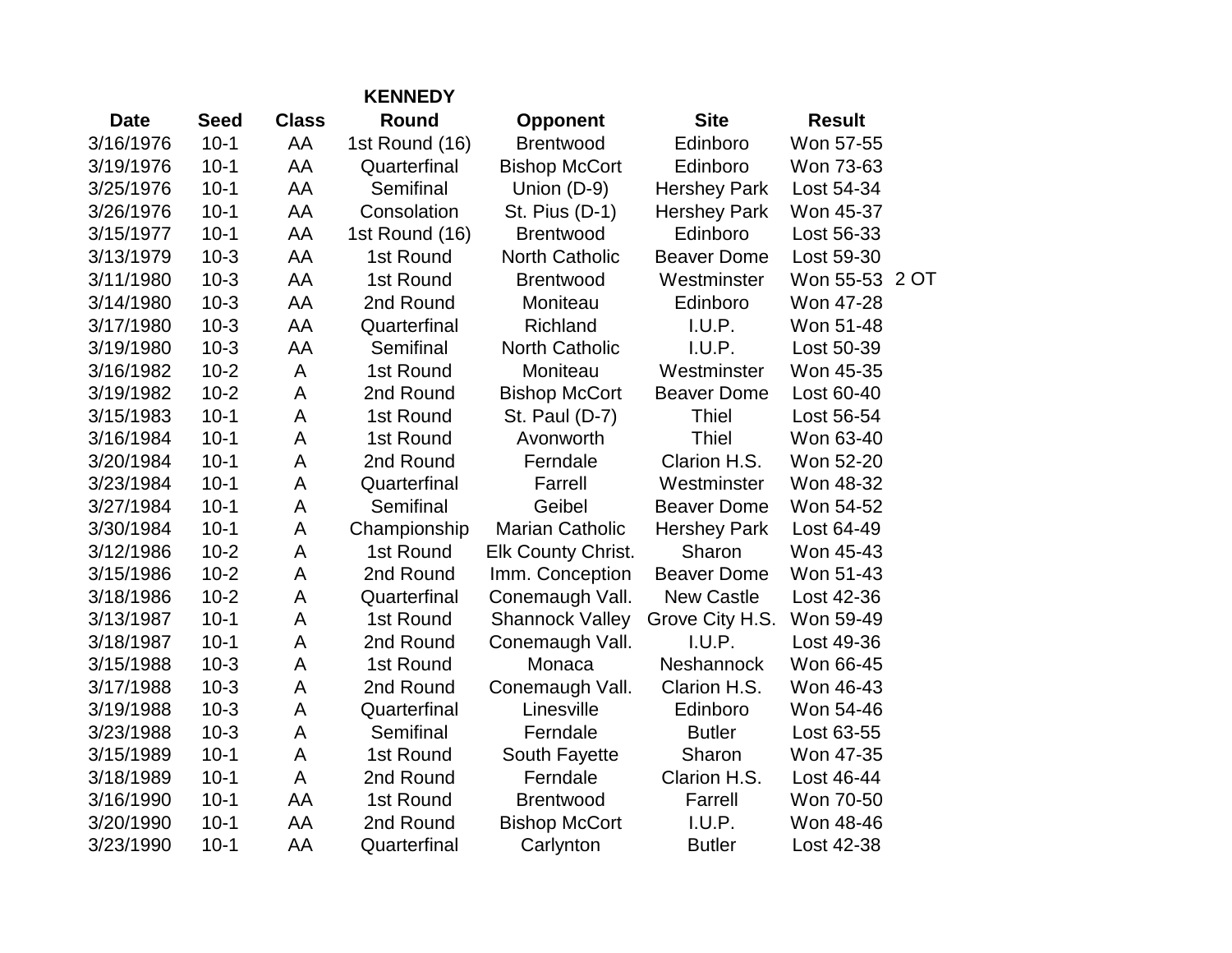| 3/11/1991 | $10 - 1$ | AA | 1st Round    | <b>Bellwood-Antis</b>   | Farrell              | Won 58-41    |           |
|-----------|----------|----|--------------|-------------------------|----------------------|--------------|-----------|
| 3/13/1991 | $10-1$   | AA | 2nd Round    | <b>Brentwood</b>        | <b>New Castle</b>    | Won 50-36    |           |
| 3/15/1991 | $10-1$   | AA | Quarterfinal | <b>Bishop Guilfoyle</b> | <b>Butler</b>        | Lost 52-42   |           |
| 3/13/1992 | $10 - 2$ | AA | 1st Round    | Port Allegany           | Clarion H.S.         | Won 66-46    |           |
| 3/17/1992 | $10-2$   | AA | 2nd Round    | Everett                 | Norwin               | Lost 58-55   |           |
| 3/19/1993 | $10-2$   | AA | 1st Round    | <b>Redbank Valley</b>   | Clarion H.S.         | Lost 55-51   |           |
| 3/9/1996  | $10-2$   | A  | 1st Round    | Serra                   | Grove City Coll.     | Won 57-39    |           |
| 3/13/1996 | $10 - 2$ | A  | 2nd Round    | Williamsburg            | I.U.P.               | Lost 53-37   |           |
| 3/8/1997  | $10 - 1$ | A  | 1st Round    | <b>Shannock Valley</b>  | Grove City Coll.     | Won 51-30    |           |
| 3/12/1997 | $10 - 1$ | A  | 2nd Round    | Vincentian              | Sharon               | Won 50-41    |           |
| 3/15/1997 | $10-1$   | A  | Quarterfinal | <b>Bishop Carroll</b>   | <b>Butler</b>        | Won 34-29    |           |
| 3/19/1997 | $10 - 1$ | A  | Semifinal    | Williamsburg            | I.U.P.               | Lost 53-30   |           |
| 3/7/1998  | $10 - 1$ | A  | 1st Round    | Farrell                 | Sharon               | Won 80-17    |           |
| 3/11/1998 | $10-1$   | A  | 2nd Round    | McConnellsburg          | I.U.P.               | Won 55-40    |           |
| 3/14/1998 | $10 - 1$ | A  | Quarterfinal | Williamsburg            | I.U.P.               | Lost 48-40   |           |
| 3/12/1999 | $10 - 2$ | AA | 1st Round    | So. Huntingdon          | Sharon               | Won 46-44    |           |
| 3/16/1999 | $10-2$   | AA | 2nd Round    | East Allegheny          | <b>Butler</b>        | Lost 60-54   |           |
| 3/10/2000 | $10-2$   | AA | 1st Round    | Richland                | Sharon               | Lost 56-52   | <b>OT</b> |
| 3/10/2001 | $10-1$   | A  | 1st Round    | <b>Cameron County</b>   | Farrell              | Won 70-48    |           |
| 3/14/2001 | $10-1$   | A  | 2nd Round    | Williamsburg            | I.U.P.               | Won 66-52    |           |
| 3/17/2001 | $10-1$   | A  | Quarterfinal | <b>Bishop Carroll</b>   | I.U.P.               | Won 59-55 OT |           |
| 3/21/2001 | $10-1$   | A  | Semifinal    | <b>Bishop Guilfoyle</b> | Franklin Reg.        | Won 49-37    |           |
| 3/24/2001 | $10-1$   | A  | Championship | Nativity B.V.M.         | <b>Hershey Park</b>  | Won 48-46    |           |
| 3/9/2002  | $10-1$   | A  | 1st Round    | Keystone                | Cochranton           | Won 61-22    |           |
| 3/13/2002 | $10-1$   | A  | 2nd Round    | <b>Bishop Guilfoyle</b> | I.U.P.               | Won 45-40    |           |
| 3/16/2002 | $10 - 1$ | A  | Quarterfinal | Monessen                | <b>Butler</b>        | Lost 51-40   |           |
| 3/8/2003  | $10 - 1$ | A  | 1st Round    | Farrell                 | Sharon               | Won 54-26    |           |
| 3/12/2003 | $10 - 1$ | A  | 2nd Round    | Monessen                | Ambridge             | Lost 56-53   |           |
| 3/6/2004  | $10-2$   | A  | 1st Round    | DuBois C.C.             | Westminster          | Won 56-34    |           |
| 3/10/2004 | $10-2$   | A  | 2nd Round    | Monessen                | <b>Beaver Dome</b>   | Lost 49-42   |           |
| 3/5/2005  | $10-1$   | A  | 1st Round    | <b>Mount Alvernia</b>   | <b>Slippery Rock</b> | Won 62-47    |           |
| 3/9/2005  | $10 - 1$ | A  | 2nd Round    | Clairton                | Westminster          | Won 60-57 OT |           |
| 3/12/2005 | $10 - 1$ | A  | Quarterfinal | Union (D-9)             | <b>Slippery Rock</b> | Won 60-59    |           |
| 3/16/2005 | $10 - 1$ | A  | Semifinal    | Serra                   | Duquesne             | Lost 53-39   |           |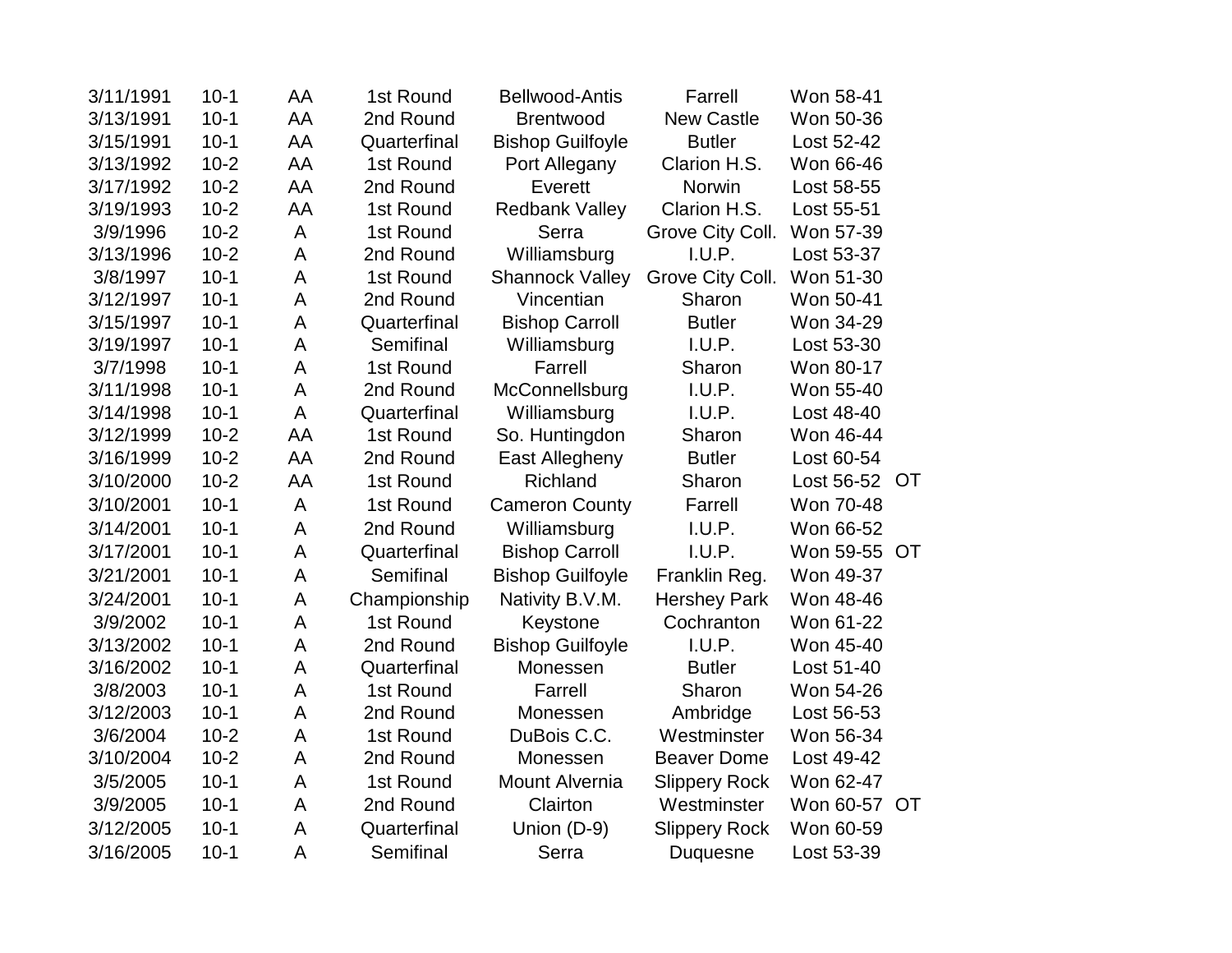| 3/11/2006 | $10 - 1$ | A  | 1st Round      | Farrell                    | <b>Slippery Rock</b> | Lost 58-52 |
|-----------|----------|----|----------------|----------------------------|----------------------|------------|
| 3/7/2009  | $10 - 1$ | A  | 1st Round      | <b>West Forest</b>         | Edinboro             | Lost 53-38 |
| 3/13/2010 | $10 - 2$ | A  | 1st Round      | <b>Bishop Guilfoyle</b>    | Altoona              | Lost 64-44 |
| 3/12/2011 | $10 - 1$ | A  | 1st Round      | Rochester                  | Sharon               | Won 41-27  |
| 3/16/2011 | $10 - 1$ | A  | 2nd Round      | <b>Homer Center</b>        | Clarion              | Lost 49-44 |
| 3/10/2012 | $10 - 1$ | A  | 1st Round      | Riverview                  | Sharon               | Won 59-30  |
| 3/14/2012 | $10 - 1$ | A  | 2nd Round      | Clarion                    | <b>Butler</b>        | Won 59-43  |
| 3/17/2012 | $10 - 1$ | A  | Quarterfinal   | Vincentian                 | North Allegheny      | Lost 56-51 |
| 3/9/2013  | $10 - 1$ | A  | 1st Round      | <b>North Catholic</b>      | <b>Slippery Rock</b> | Won 45-36  |
| 3/13/2013 | $10 - 1$ | A  | 2nd Round      | Port Allegany              | Clarion              | Won 70-27  |
| 3/16/2013 | $10 - 1$ | A  | Quarterfinal   | Vincentian                 | North Allegheny      | Lost 68-51 |
| 3/8/2014  | $10 - 1$ | A  | 1st Round      | California                 | <b>Slippery Rock</b> | Won 53-34  |
| 3/13/2014 | $10 - 1$ | A  | 2nd Round      | Claysburg-Kimmel           | Hempfield            | Won 45-38  |
| 3/15/2014 | $10-1$   | A  | Quarterfinal   | Vincentian                 | <b>Butler</b>        | Lost 56-29 |
| 3/7/2015  | $10 - 1$ | A  | 1st Round      | Elk County Cath.           | Sharon               | Won 54-37  |
| 3/11/2015 | $10-1$   | A  | 2nd Round      | <b>Bishop Guilfoyle</b>    | <b>DuBois</b>        | Won 61-50  |
| 3/14/2015 | $10-1$   | A  | Quarterfinal   | Vincentian                 | North Allegheny      | Won 74-46  |
| 3/5/2016  | $10 - 1$ | A  | 1st Round      | <b>North Clarion</b>       | Farrell              | Won 54-32  |
| 3/9/2016  | $10 - 1$ | A  | 2nd Round      | <b>Blairsville</b>         | <b>Baldwin</b>       | Won 41-32  |
| 3/12/2016 | $10 - 1$ | A  | Quarterfinal   | <b>Bishop Guilfoyle</b>    | Kiski Area           | Lost 48-34 |
| 3/11/2017 | $10 - 1$ | 1A | 1st Round      | Williamsburg               | Sharon               | Won 56-31  |
| 3/16/2017 | $10 - 1$ | 1A | 2nd Round      | Otto-Eldred                | <b>DuBois</b>        | Won 72-34  |
| 3/18/2017 | $10 - 1$ | 1A | Quarterfinal   | Juniata Valley             | <b>DuBois</b>        | Lost 42-32 |
| 3/10/2018 | $10 - 1$ | 1A | 1st Round      | Portage                    | Sharon               | Won 66-34  |
| 3/14/2018 | $10-1$   | 1A | 2nd Round      | A-C Valley                 | <b>Slippery Rock</b> | Won 58-47  |
| 3/17/2018 | $10 - 1$ | 1A | Quarterfinal   | <b>Bishop Carroll</b>      | Armstrong            | Lost 58-48 |
| 3/9/2019  | $10 - 1$ | 1A | 1st Round      | <b>West Greene</b>         | Canon-McMillan       | Won 63-56  |
| 3/13/2019 | $10 - 1$ | 1A | 2nd Round      | <b>Berlin Bros. Valley</b> | Green.-Salem         | Lost 54-41 |
| 3/7/2020  | $10-1$   | 1A | 1st Round      | <b>West Greene</b>         | Peters Twp.          | Won 52-38  |
| 3/11/2020 | $10 - 1$ | 1A | 2nd Round      | Shanksville                | Punxsutawney         | Won 53-45  |
| 3/17/2021 | $10-1$   | 1A | 1st Round (16) | Shanksville                | Windber              | Won 48-28  |
| 3/20/2021 | $10 - 1$ | 1A | Quarterfinal   | Rochester                  | Rochester            | Lost 61-48 |
| 3/9/2022  | $10-1$   | 1A | 1st Round      | <b>North Clarion</b>       | Kennedy              | Won 60-23  |
| 3/12/2022 | $10-1$   | 1A | 2nd Round      | Shanksville                | Armstrong            | Won 55-29  |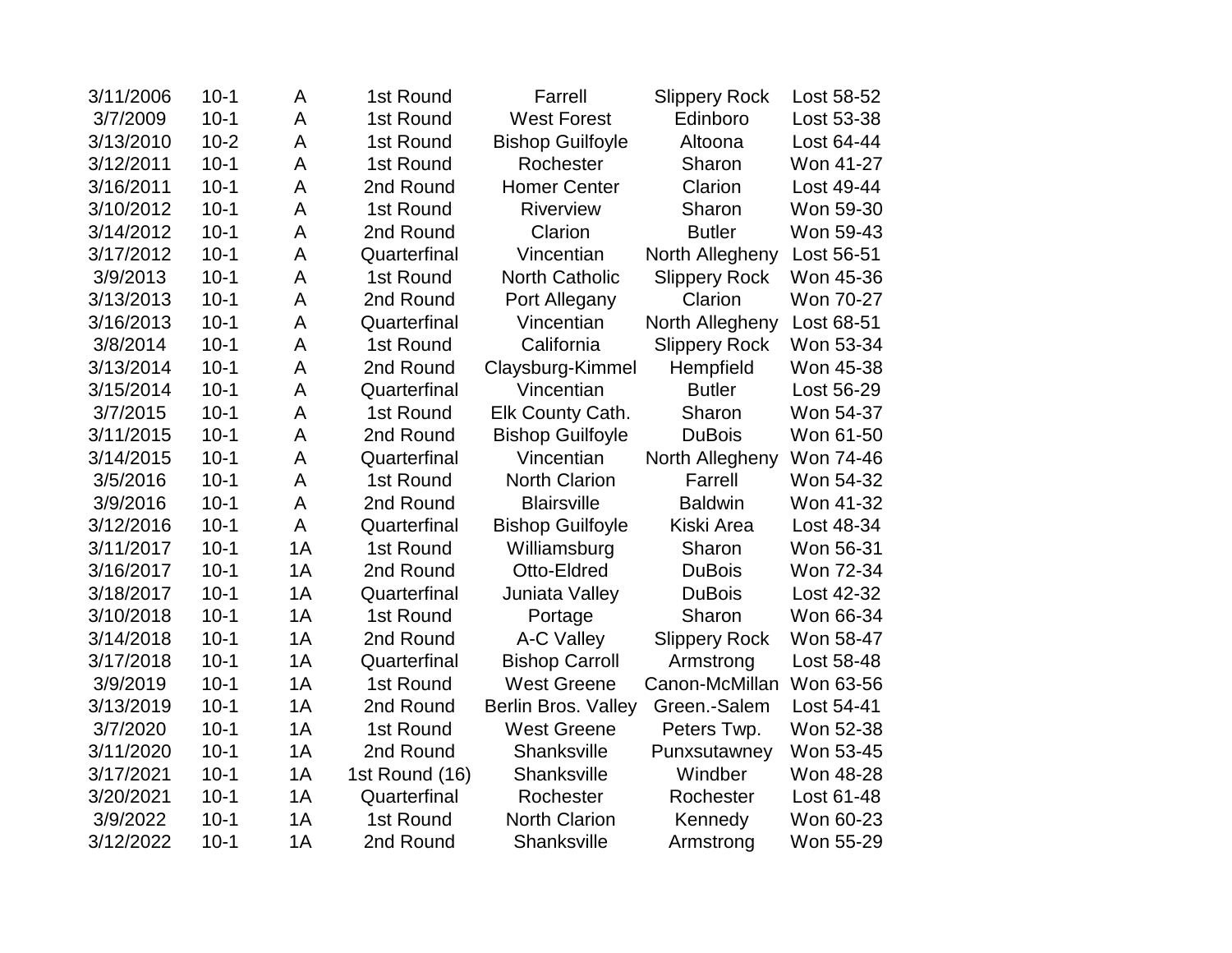| 3/16/2022 | $1() - 1$  | 1 A | Quarterfinal | Otto-Eldred                                            | <b>Clarion</b> | Won 77-30 |
|-----------|------------|-----|--------------|--------------------------------------------------------|----------------|-----------|
| 3/19/2022 | $-1() - 1$ | 1 A | Semifinal    | Portage                                                | Armstrong      | Won 51-45 |
| 3/24/2022 | $1() - 1$  | 1 A |              | Championship N'humberland Chr. GIANT Center Lost 66-54 |                |           |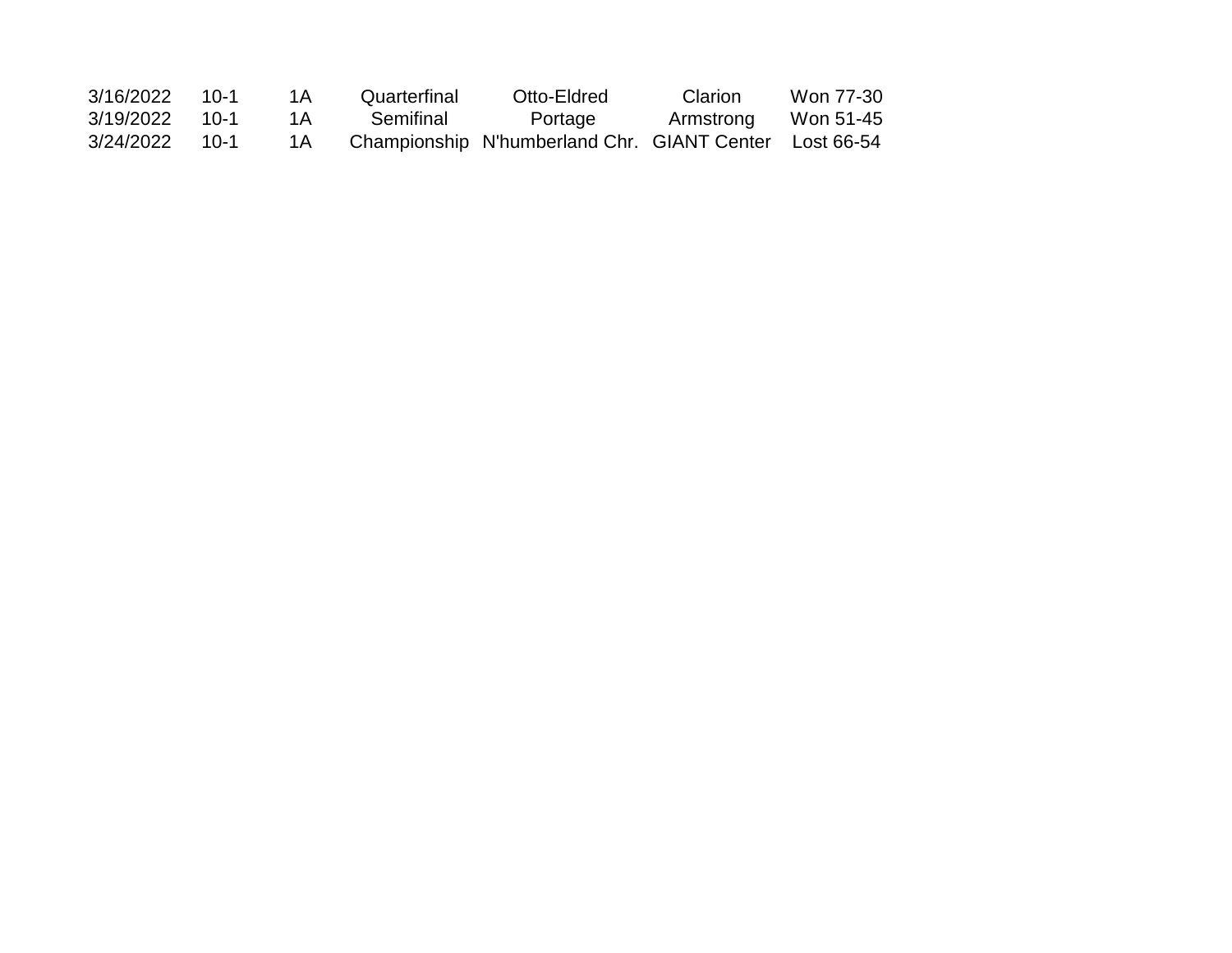|             |             |              | <b>LAKEVIEW</b> |                        |                      |               |
|-------------|-------------|--------------|-----------------|------------------------|----------------------|---------------|
| <b>Date</b> | <b>Seed</b> | <b>Class</b> | <b>Round</b>    | <b>Opponent</b>        | <b>Site</b>          | <b>Result</b> |
| 3/7/1978    | $10-1$      | A            | 1st Round       | Juniata Valley         | Oil City             | Won 47-25     |
| 3/10/1978   | $10-1$      | A            | 2nd Round       | St. Elizabeth (D-7)    | Oil City             | Won 51-29     |
| 3/13/1978   | $10 - 1$    | A            | Quarterfinal    | Shanksville            | Altoona              | Won 64-38     |
| 3/15/1978   | $10 - 1$    | A            | Semifinal       | Johnsonburg            | California           | Lost 53-44    |
| 3/13/1979   | $10 - 2$    | A            | 1st Round       | Clarion-Limestone      | Franklin             | Won 56-33     |
| 3/16/1979   | $10 - 2$    | A            | 2nd Round       | <b>Southern Fulton</b> | Oil City             | Won 69-20     |
| 3/19/1979   | $10 - 2$    | A            | Quarterfinal    | Johnsonburg            | <b>Beaver Dome</b>   | Lost 68-43    |
| 3/11/1980   | $10-2$      | A            | 1st Round       | DuBois C.C.            | Clarion              | Won 58-31     |
| 3/14/1980   | $10-2$      | A            | 2nd Round       | <b>Bishop Carroll</b>  | I.U.P.               | Won 77-72     |
| 3/17/1980   | $10 - 2$    | A            | Quarterfinal    | <b>Mount Alvernia</b>  | Edinboro             | Lost 53-50    |
| 3/17/1981   | $10 - 1$    | A            | 1st Round       | Ferndale               | Edinboro             | Won 64-40     |
| 3/20/1981   | $10 - 1$    | A            | 2nd Round       | <b>Turtle Creek</b>    | <b>Beaver Dome</b>   | Lost 50-46    |
| 3/16/1982   | $10-1$      | A            | 1st Round       | DuBois C.C.            | Meadville            | Won 54-27     |
| 3/19/1982   | $10 - 1$    | A            | 2nd Round       | Union (D-9)            | Meadville            | Won 64-38     |
| 3/22/1982   | $10 - 1$    | A            | Quarterfinal    | <b>Bishop Carroll</b>  | Westminster          | Won 56-49     |
| 3/24/1982   | $10 - 1$    | A            | Semifinal       | <b>Bishop McCort</b>   | Kittanning           | Won 41-37     |
| 3/27/1982   | $10-1$      | A            | Championship    | <b>Pine Grove</b>      | <b>Hershey Park</b>  | Lost 57-45    |
| 3/17/1984   | $10 - 2$    | AA           | 1st Round       | Serra                  | Meadville            | Won 51-46     |
| 3/21/1984   | $10 - 2$    | AA           | 2nd Round       | Moniteau               | Clarion              | Lost 53-47    |
| 3/7/1997    | $10 - 4$    | AA           | 1st Round       | Greensburg C.C.        | Green.-Salem         | Lost 62-40    |
| 3/9/2001    | $10 - 4$    | AA           | 1st Round       | Seton La Salle         | <b>Keystone Oaks</b> | Lost 72-36    |
| 3/4/2005    | $10 - 1$    | AA           | 1st Round       | Shady Side Acad.       | <b>Slippery Rock</b> | Won 62-39     |
| 3/8/2005    | $10 - 1$    | AA           | 2nd Round       | Seton La Salle         | Westminster          | Won 55-44     |
| 3/11/2005   | $10 - 1$    | AA           | Quarterfinal    | Greensburg C.C.        | <b>Slippery Rock</b> | Lost 49-46    |
| 3/10/2006   | $10 - 2$    | AA           | 1st Round       | <b>Karns City</b>      | Clarion              | Won 54-29     |
| 3/14/2006   | $10 - 2$    | AA           | 2nd Round       | Avonworth              | <b>Butler</b>        | Won 53-33     |
| 3/17/2006   | $10 - 2$    | AA           | Quarterfinal    | Greensburg C.C.        | North Allegheny      | Lost 69-48    |
| 3/9/2007    | $10-2$      | AA           | 1st Round       | O.L.S.H.               | Sharon               | Won 43-37     |
| 3/13/2007   | $10-2$      | AA           | 2nd Round       | Greensburg C.C.        | Knoch                | Lost 63-47    |
| 3/8/2022    | $10 - 2$    | 3A           | 1st Round       | Avonworth              | Lakeview             | Won 34-27     |
| 3/11/2022   | $10 - 2$    | 3A           | 2nd Round       | <b>North Catholic</b>  | <b>Slippery Rock</b> | Lost 56-25    |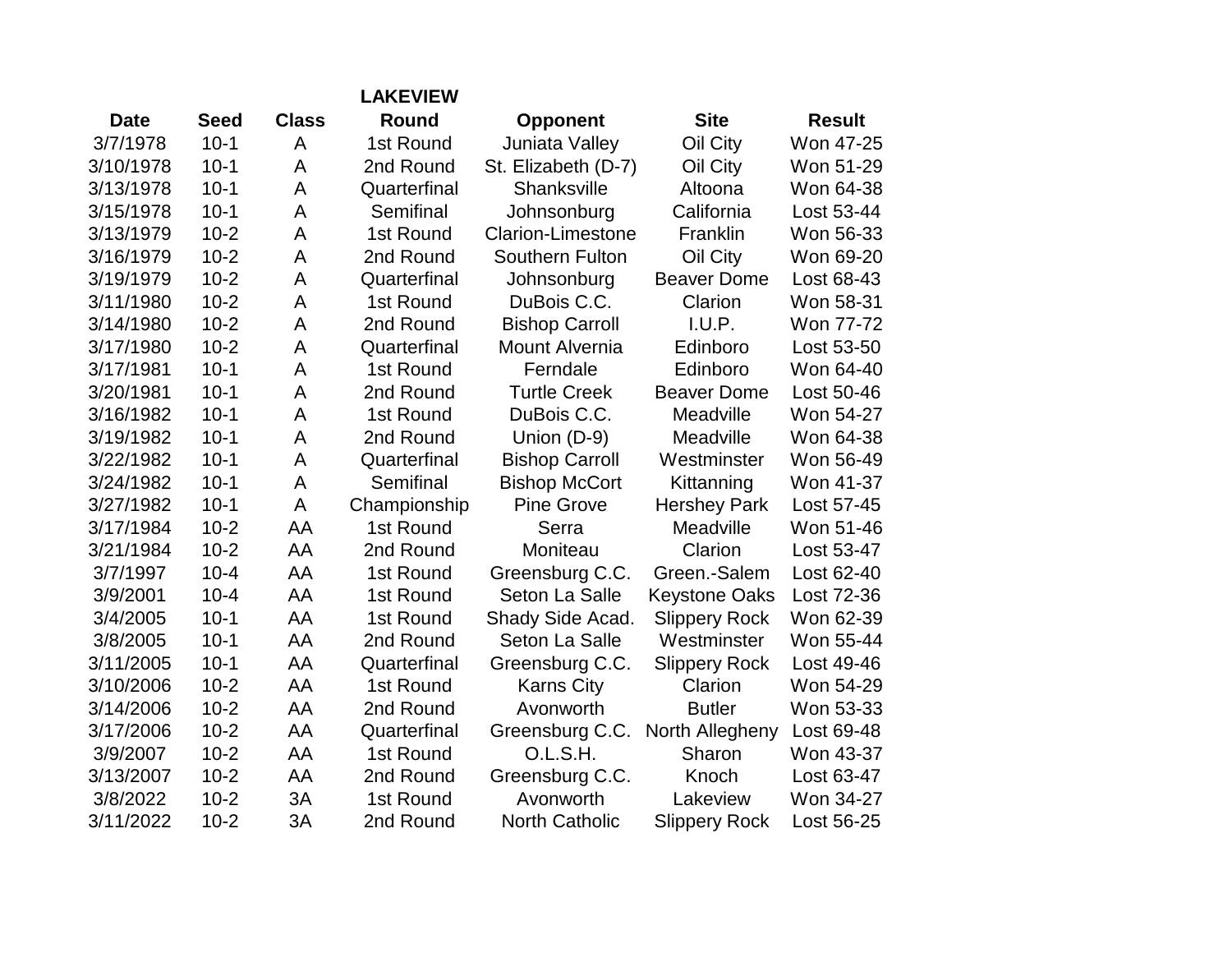|             |             |              | <b>MERCER</b> |                      |               |               |
|-------------|-------------|--------------|---------------|----------------------|---------------|---------------|
| <b>Date</b> | <b>Seed</b> | <b>Class</b> | Round         | <b>Opponent</b>      | <b>Site</b>   | <b>Result</b> |
| 3/17/1981   | $10 - 2$    | AA           | 1st Round     | <b>North Star</b>    | Somerset      | Won 50-27     |
| 3/20/1981   | $10 - 2$    | AA           | 2nd Round     | <b>Brentwood</b>     | Westminster   | Lost 50-47    |
| 3/15/1983   | $10 - 2$    | AA           | 1st Round     | <b>Beth-Center</b>   | Westminster   | Lost 55-52    |
| 3/11/1986   | $10 - 1$    | AA           | 1st Round     | Washington           | Sharon        | Won 58-36     |
| 3/14/1986   | $10 - 1$    | AA           | 2nd Round     | <b>Brentwood</b>     | Westminster   | Won 49-39     |
| 3/17/1986   | $10 - 1$    | AA           | Quarterfinal  | <b>Bishop McCort</b> | <b>Butler</b> | Lost 57-48    |
| 3/14/1988   | $10 - 2$    | AA           | 1st Round     | <b>Karns City</b>    | Clarion H.S.  | Won 40-37     |
| 3/16/1988   | $10 - 2$    | AA           | 2nd Round     | Carlynton            | Westminster   | Lost 63-44    |
| 3/9/2001    | $10 - 2$    | AA           | 1st Round     | Vincentian           | Gateway       | Lost 71-55    |
| 3/7/2014    | $10 - 2$    | AA           | 1st Round     | Greensburg C.C.      | Sharon        | Lost 56-31    |
|             |             |              |               |                      |               |               |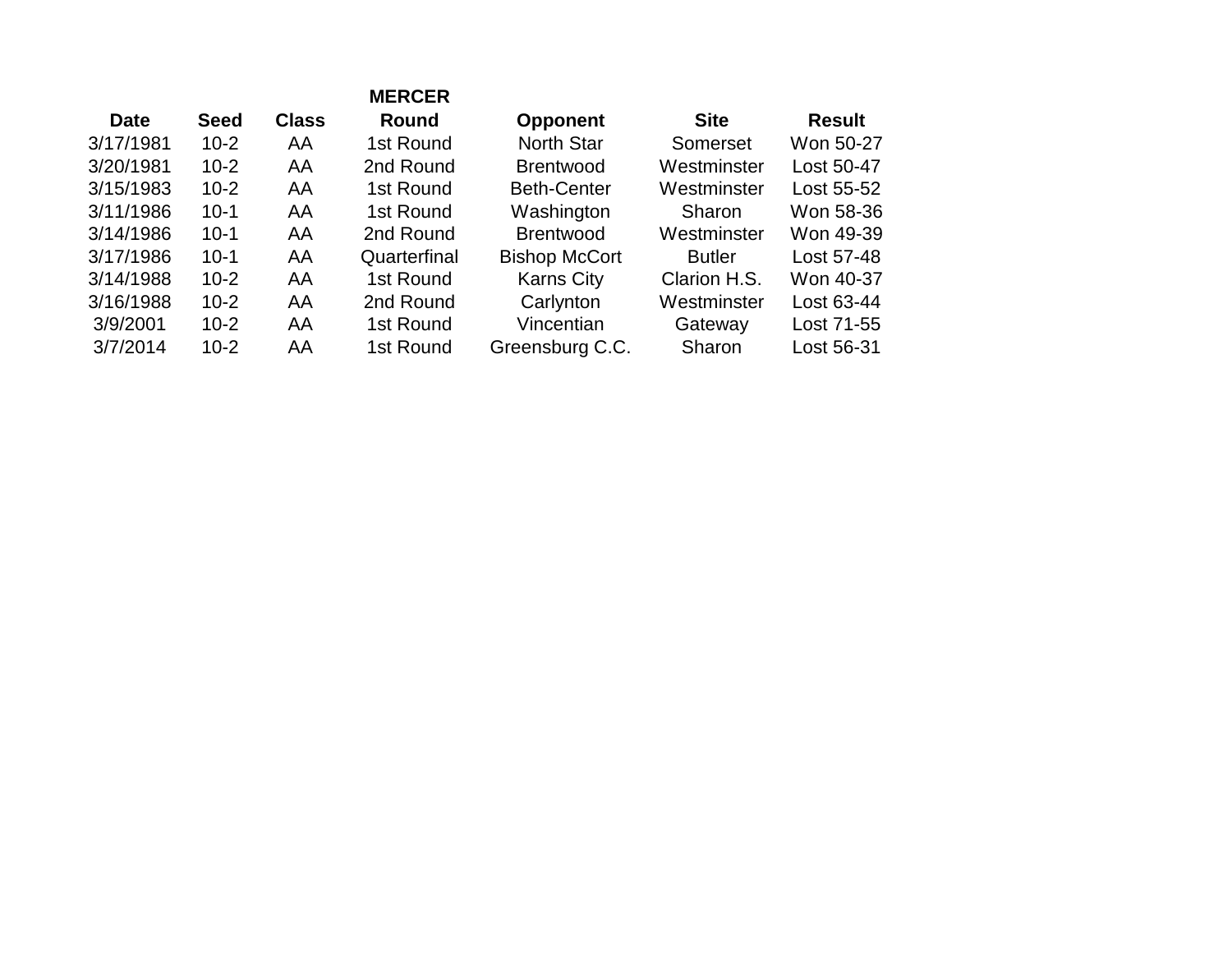|             |             |              | <b>REYNOLDS</b> |                    |                      |               |
|-------------|-------------|--------------|-----------------|--------------------|----------------------|---------------|
| <b>Date</b> | <b>Seed</b> | <b>Class</b> | Round           | <b>Opponent</b>    | <b>Site</b>          | <b>Result</b> |
| 3/10/2017   | $10 - 2$    | 2A           | 1st Round       | O.L.S.H.           | Farrell              | Lost 42-29    |
| 3/9/2018    | $10 - 2$    | 2A           | 1st Round       | Serra              | Sharon               | Won 36-19     |
| 3/13/2018   | $10 - 2$    | 2A           | 2nd Round       | Coudersport        | <b>DuBois</b>        | Won 38-35     |
| 3/16/2018   | $10-2$      | 2A           | Quarterfinal    | <b>Blairsville</b> | <b>Slippery Rock</b> | Lost 38-13    |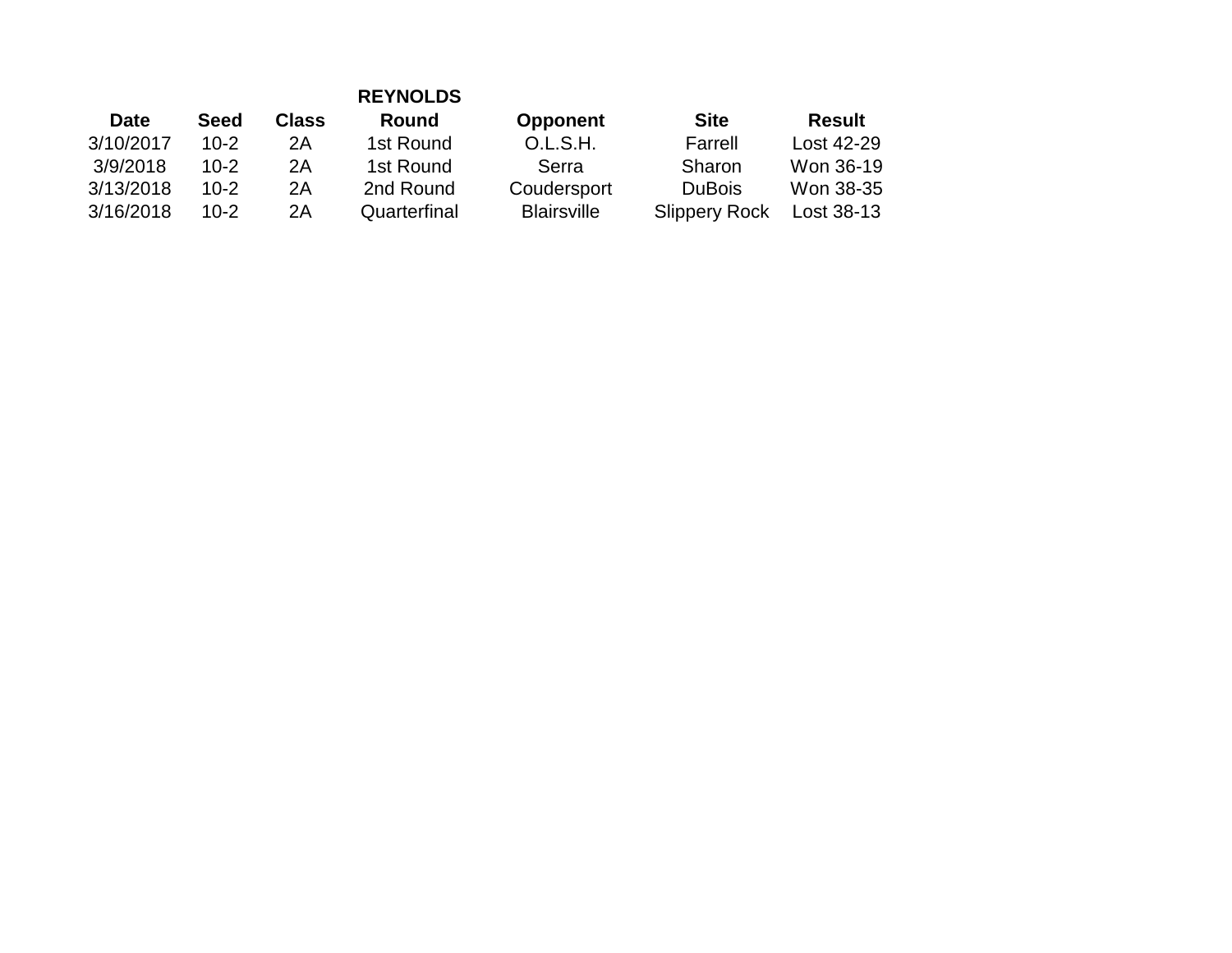|             |             |              | <b>SHARON</b> |                         |                      |               |    |
|-------------|-------------|--------------|---------------|-------------------------|----------------------|---------------|----|
| <b>Date</b> | <b>Seed</b> | <b>Class</b> | Round         | <b>Opponent</b>         | <b>Site</b>          | <b>Result</b> |    |
| 3/8/1978    | $7 - 3$     | AAA          | 1st Round     | <b>Bradford</b>         | Clarion              | Lost 54-47    |    |
| 3/14/1979   | $7 - 6$     | AAA          | 1st Round     | Allderdice              | <b>Beaver Dome</b>   | Won 49-44     |    |
| 3/17/1979   | $7 - 6$     | AAA          | 2nd Round     | Franklin Regional       | <b>Beaver Dome</b>   | Lost 69-41    |    |
| 3/16/1984   | $10-1$      | AAA          | 1st Round     | <b>Steel Valley</b>     | Thiel                | Lost 49-48    |    |
| 3/15/1985   | $10-1$      | AAA          | 1st Round     | <b>Beaver</b>           | Westminster          | Won 73-35     |    |
| 3/19/1985   | $10 - 1$    | AAA          | 2nd Round     | Carlynton               | <b>New Castle</b>    | Won 70-42     |    |
| 3/22/1985   | $10-1$      | AAA          | Quarterfinal  | Deer Lakes              | <b>New Castle</b>    | Lost 42-35    |    |
| 3/12/1986   | $10 - 2$    | AAA          | 1st Round     | Huntingdon              | Meadville            | Won 71-42     |    |
| 3/15/1986   | $10 - 2$    | AAA          | 2nd Round     | Carlynton               | <b>New Castle</b>    | Won 51-37     |    |
| 3/18/1986   | $10 - 2$    | AAA          | Quarterfinal  | <b>Bishop Guilfoyle</b> | I.U.P.               | Won 51-50     |    |
| 3/20/1986   | $10 - 2$    | AAA          | Semifinal     | Mercyhurst Prep         | Edinboro             | Lost 71-52    |    |
| 3/15/1989   | $10-1$      | AAA          | 1st Round     | <b>Burrell</b>          | Grove City H.S.      | Won 66-39     |    |
| 3/18/1989   | $10-1$      | AAA          | 2nd Round     | <b>Steel Valley</b>     | Farrell              | Lost 60-51    |    |
| 3/13/1999   | $10-3$      | AAA          | 1st Round     | North Catholic          | <b>Butler</b>        | Lost 40-39    | OT |
| 3/9/2002    | $10 - 4$    | AAA          | 1st Round     | <b>Blackhawk</b>        | Ambridge             | Lost 57-44    |    |
| 3/10/2006   | $10 - 1$    | AA           | 1st Round     | Wilkinsburg             | Westminster          | Won 71-51     |    |
| 3/14/2006   | $10-1$      | AA           | 2nd Round     | Shady Side Acad.        | <b>New Castle</b>    | Won 63-56     |    |
| 3/17/2006   | $10-1$      | AA           | Quarterfinal  | <b>Westmont Hilltop</b> | North Allegheny      | Lost 68-43    |    |
| 3/10/2007   | $10 - 2$    | AAA          | 1st Round     | Montour                 | Plum                 | Won 57-50     |    |
| 3/14/2007   | $10 - 2$    | AAA          | 2nd Round     | Moon                    | <b>Slippery Rock</b> | Lost 69-47    |    |
| 3/13/2010   | $10-2$      | AAA          | 1st Round     | Indiana                 | <b>Baldwin</b>       | Lost 75-53    |    |
| 3/11/2011   | $10 - 2$    | AA           | 1st Round     | <b>Beaver Falls</b>     | <b>Slippery Rock</b> | Won 49-46     |    |
| 3/15/2011   | $10 - 2$    | AA           | 2nd Round     | Greensburg C.C.         | North Allegheny      | Lost 49-45    |    |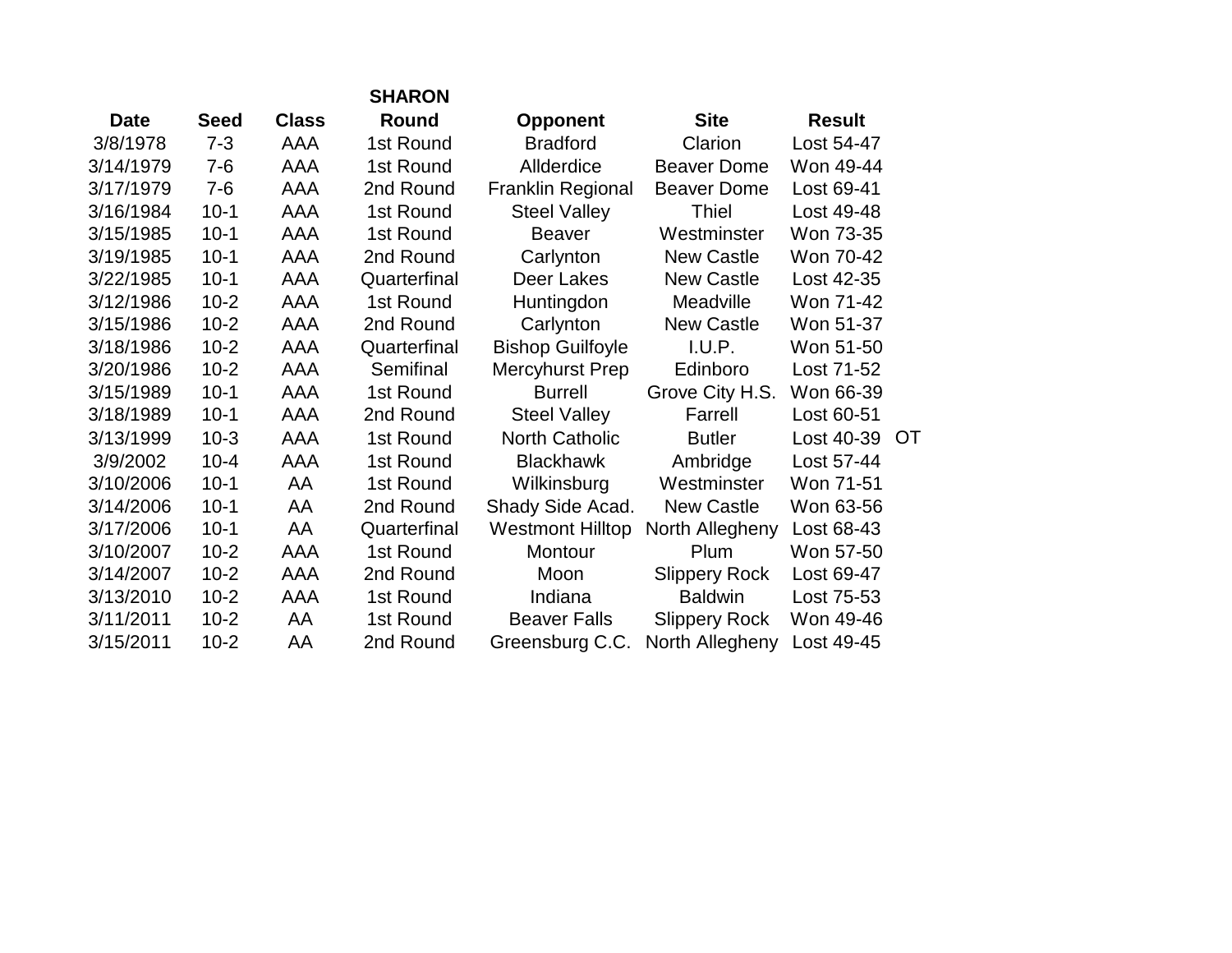|             |              | <b>SHARPSVILLE</b> |                         |                      |               |    |
|-------------|--------------|--------------------|-------------------------|----------------------|---------------|----|
| <b>Seed</b> | <b>Class</b> | Round              | <b>Opponent</b>         | <b>Site</b>          | <b>Result</b> |    |
| $10 - 1$    | A            | Quarterfinal       | <b>Bradford</b>         | Oil City             | Won 62-52     |    |
| $10 - 1$    | A            | Semifinal          | Upper St. Clair         | Farm Show            | Won 40-28     |    |
| $10 - 1$    | A            | Championship       | Allentown C.C.          | Farm Show            | Lost 65-38    |    |
| $10 - 1$    | A            | Quarterfinal       | <b>Bradford</b>         | Oil City             | Won 52-51     |    |
| $10 - 1$    | A            | Semifinal          | <b>Baldwin</b>          | Farm Show            | Lost 66-65    | ОT |
| $10 - 2$    | AA           | 1st Round          | Somerset                | Somerset             | Won 56-27     |    |
| $10 - 2$    | AA           | 2nd Round          | <b>Bishop Guilfoyle</b> | Altoona              | Lost 48-37    |    |
| $10 - 1$    | AA           | 1st Round          | <b>Bye</b>              |                      |               |    |
| $10 - 1$    | AA           | 2nd Round          | Richland                | Westminster          | Won 44-42     |    |
| $10 - 1$    | AA           | Quarterfinal       | Aliquippa               | Edinboro             | Won 47-45     |    |
| $10 - 1$    | AA           | Semifinal          | <b>North Catholic</b>   | Westminster          | Won 40-38     |    |
| $10 - 1$    | AA           | Championship       | Susquehanna             | <b>Hershey Park</b>  | Lost 51-25    |    |
| $10 - 3$    | A            | 1st Round          | <b>Bellwood-Antis</b>   | I.U.P.               | Lost 54-25    |    |
| $10-3$      | A            | 1st Round          | <b>Cameron County</b>   | Clarion              | Lost 57-49 OT |    |
| $10-3$      | AA           | 1st Round          | <b>Brookville</b>       | Clarion              | Won 38-32     |    |
| $10-3$      | AA           | 2nd Round          | <b>Burrell</b>          | <b>Slippery Rock</b> | Lost 45-18    |    |
|             |              |                    |                         |                      |               |    |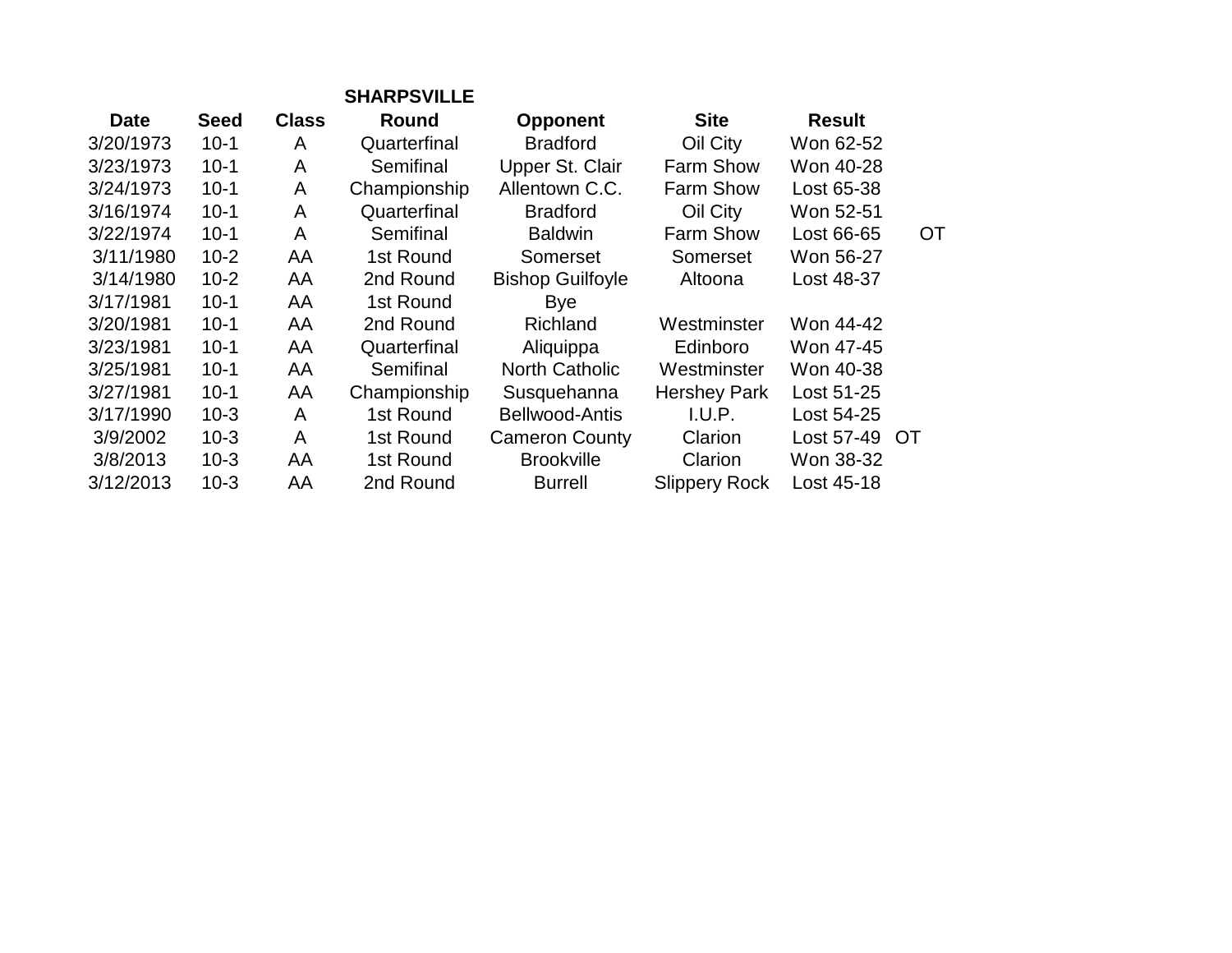| <b>SLIPPERY ROCK</b> |             |              |              |                         |                      |               |
|----------------------|-------------|--------------|--------------|-------------------------|----------------------|---------------|
| <b>Date</b>          | <b>Seed</b> | <b>Class</b> | Round        | <b>Opponent</b>         | <b>Site</b>          | <b>Result</b> |
| 3/11/1995            | $10 - 1$    | AAA          | 1st Round    | <b>Brownsville</b>      | Grove City Coll.     | Won 61-42     |
| 3/15/1995            | $10 - 1$    | AAA          | 2nd Round    | <b>Ellwood City</b>     | Westminster          | Won 64-54     |
| 3/18/1995            | $10 - 1$    | AAA          | Quarterfinal | Hampton                 | Farrell              | Won 55-51     |
| 3/22/1995            | $10 - 1$    | AAA          | Semifinal    | <b>North Catholic</b>   | <b>New Castle</b>    | Lost 62-52    |
| 3/11/2006            | $10 - 2$    | AAA          | 1st Round    | Moon                    | North Hills          | Lost 49-31    |
| 3/10/2007            | $10 - 1$    | AAA          | 1st Round    | <b>Mars</b>             | <b>Slippery Rock</b> | Won 49-45     |
| 3/14/2007            | $10 - 1$    | AAA          | 2nd Round    | Lewistown               | Cent. Cambria        | Won 56-49     |
| 3/17/2007            | $10 - 1$    | AAA          | Quarterfinal | Hopewell                | Sharon               | Lost 70-36    |
| 3/13/2010            | $10 - 1$    | AAA          | 1st Round    | <b>Blackhawk</b>        | <b>Slippery Rock</b> | Won 54-48     |
| 3/17/2010            | $10 - 1$    | <b>AAA</b>   | 2nd Round    | Hopewell                | <b>Butler</b>        | Lost 60-50    |
| 3/11/2017            | $10 - 2$    | 5A           | 1st Round    | Hampton                 | <b>Slippery Rock</b> | Lost 50-31    |
| 3/10/2018            | $10 - 1$    | 5A           | 1st Round    | Thomas Jefferson        | Sharon               | Lost 66-57    |
| 3/9/2019             | $10 - 2$    | 5A           | 1st Round    | Obama Academy           | Sharon               | Won 60-42     |
| 3/13/2019            | $10 - 2$    | 5A           | 2nd Round    | <b>Chartiers Valley</b> | Moon                 | Lost 54-35    |
| 3/7/2020             | $10 - 2$    | 5A           | 1st Round    | Hollidaysburg           | Farrell              | Lost 64-49    |
| 3/9/2022             | $10 - 2$    | 5A           | 1st Round    | Moon                    | Slip. Rock H.S.      | Lost 54-16    |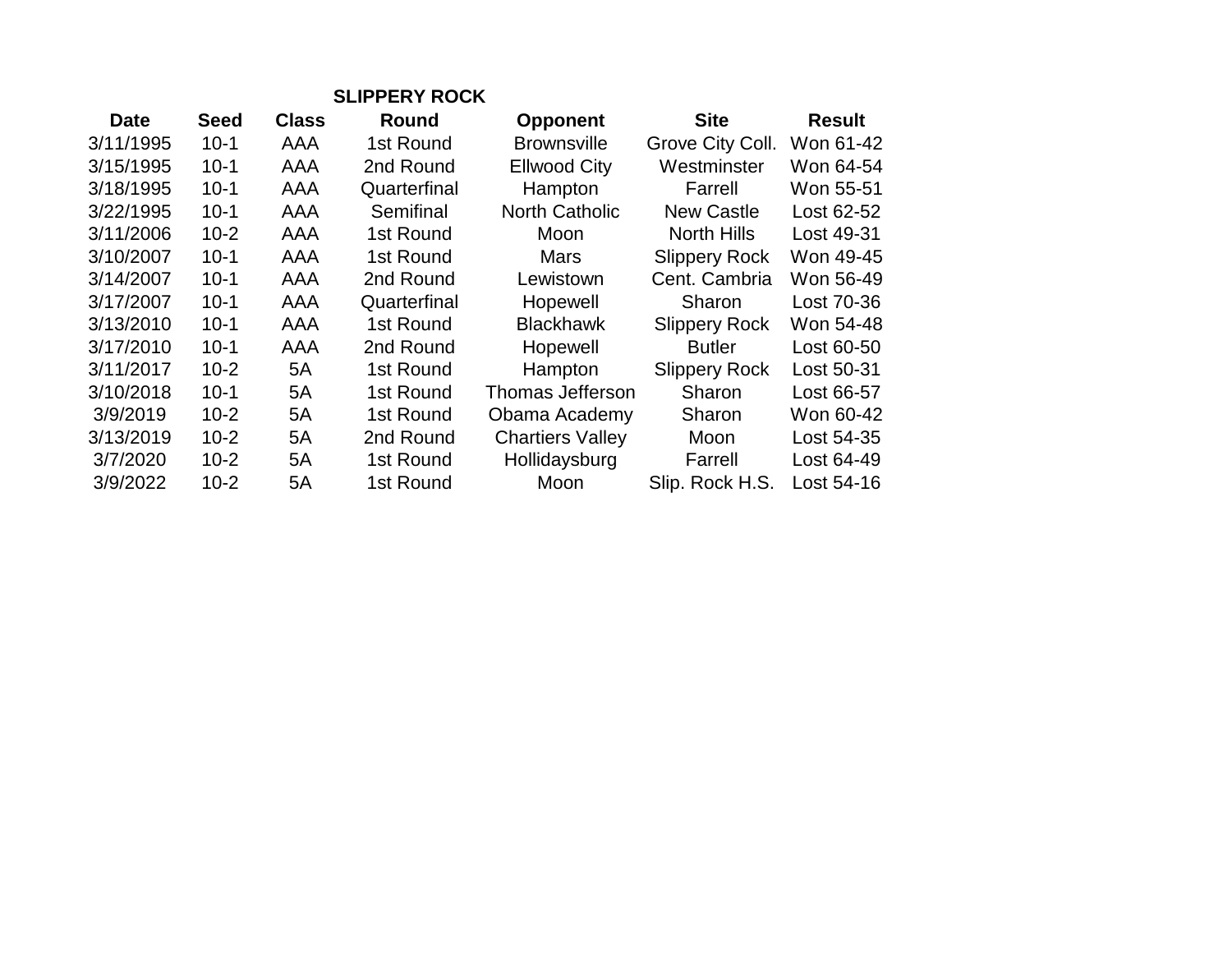| <b>WEST MIDDLESEX</b> |             |              |              |                          |                      |               |  |
|-----------------------|-------------|--------------|--------------|--------------------------|----------------------|---------------|--|
| <b>Date</b>           | <b>Seed</b> | <b>Class</b> | Round        | <b>Opponent</b>          | <b>Site</b>          | <b>Result</b> |  |
| 3/6/2015              | $10 - 2$    | AA           | 1st Round    | Greensburg C.C.          | Sharon               | Lost 60-38    |  |
| 3/4/2016              | $10 - 1$    | AA           | 1st Round    | <b>Chartiers-Houston</b> | Farrell              | Won 57-43     |  |
| 3/8/2016              | $10 - 1$    | AA           | 2nd Round    | O.L.S.H.                 | <b>Slippery Rock</b> | Lost 39-22    |  |
| 3/10/2017             | $10 - 1$    | 2A           | 1st Round    | Washington               | Farrell              | Won 43-32     |  |
| 3/16/2017             | $10 - 1$    | 2A           | 2nd Round    | <b>Bishop Guilfoyle</b>  | Hempfield            | Lost 57-49    |  |
| 3/9/2018              | $10-1$      | 2A           | 1st Round    | Leechburg                | <b>Slippery Rock</b> | Won 56-40     |  |
| 3/13/2018             | $10-1$      | 2A           | 2nd Round    | Bellwood-Antis           | Plum                 | Lost 70-53    |  |
| 3/8/2019              | $10-1$      | 2A           | 1st Round    | Winch.-Thurston          | Sharon               | Won 60-19     |  |
| 3/12/2019             | $10 - 1$    | 2A           | 2nd Round    | Juniata Valley           | Punxsutawney         | Won 50-46     |  |
| 3/15/2019             | $10 - 1$    | 2A           | Quarterfinal | Kane                     | <b>Franklin</b>      | Won 61-31     |  |
| 3/18/2019             | $10 - 1$    | 2A           | Semifinal    | Everett                  | <b>Hempfield</b>     | Won 51-33     |  |
| 3/21/2019             | $10-1$      | 2A           | Championship | Bellwood-Antis           | <b>GIANT Center</b>  | Lost 66-57    |  |
| 3/6/2020              | $10 - 1$    | 2A           | 1st Round    | South Side Beaver        | Farrell              | Won 58-25     |  |
| 3/10/2020             | $10 - 1$    | 2A           | 2nd Round    | Penns Manor              | Armstrong            | Lost 46-39    |  |
| 3/8/2022              | $10 - 1$    | 2A           | 1st Round    | Apollo-Ridge             | W. Middlesex         | Won 68-44     |  |
| 3/11/2022             | $10 - 1$    | 2A           | 2nd Round    | <b>Bellwood-Antis</b>    | Hempfield            | Lost 52-42    |  |